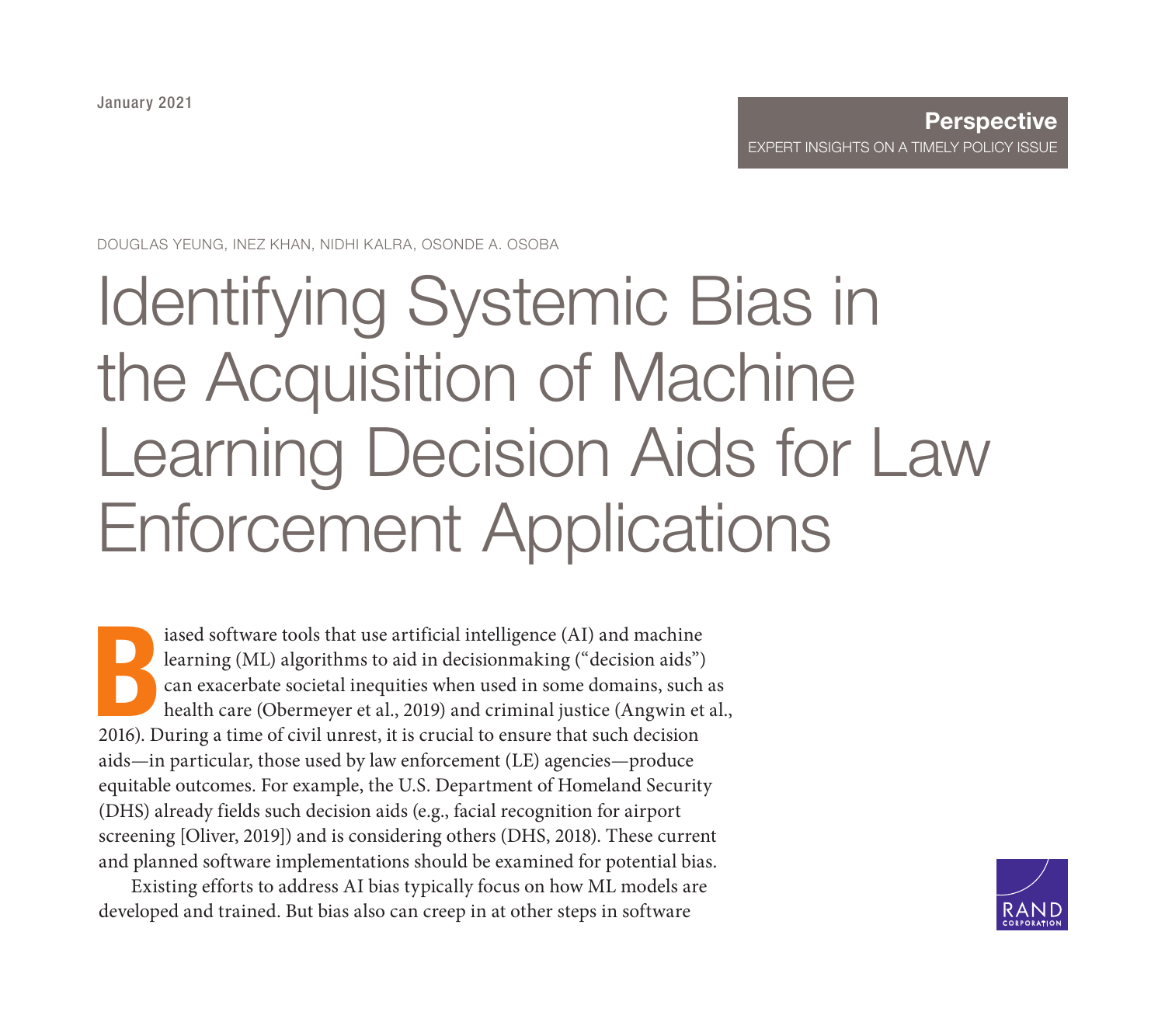implementations, beginning with acquisition and continuing to deployment. This Perspective describes an initial effort to examine other potential entry points for bias in ML decision-support tools and to identify opportunity areas to improve the use of ML tools in LE applications.

Algorithmic decision aids (i.e., tools that rely on AI and ML models) are increasingly a part of LE operations. These technologies have the potential to be deployed widely, such as in biometric systems (e.g., facial recognition) or for predictive policing (e.g., mapping crime hot spots, predicting risk of a person becoming involved in a violent or serious crime). As a result, it is important to understand any challenges that exist in equity, efficiency, and effectiveness of these individual systems. Furthermore, the manner in which these systems are integrated into decisions can systematically amplify adverse impacts of any of these challenges. For example, algorithmic outcomes that are uncritically accepted as

#### **Abbreviations**

| AI            | artificial intelligence                       |  |  |
|---------------|-----------------------------------------------|--|--|
| <b>COMPAS</b> | <b>Correctional Offender Management</b>       |  |  |
|               | <b>Profiling for Alternative Sanctions</b>    |  |  |
| <b>DHS</b>    | U.S. Department of Homeland Security          |  |  |
| <b>FEMA</b>   | <b>Federal Emergency Management</b>           |  |  |
|               | Agency                                        |  |  |
| I F           | law enforcement                               |  |  |
| ML            | machine learning                              |  |  |
| <b>TSA</b>    | <b>Transportation Security Administration</b> |  |  |

impartial could lend unjustified authority to inequitable decisions.

Biased use of AI and ML applications could undermine what previous RAND Corporation work has described as *legitimacy policing* (Hollywood et al., 2018). The issue of legitimacy in LE is particularly important given the renewed focus on racial injustice in the wake of protests after George Floyd was killed during an arrest in May 2020. Although many police officers work extremely hard to maintain people's safety, public trust in police has fallen to record low levels (Brenan, 2020), while racial disparities in LE (e.g., arrests, use of force) persist (Williams, 2016). A key tenet of legitimacy policing is that procedural justice is crucial to the legitimacy of LE. Procedural justice seeks to ensure that civilians perceive that their interactions with police are fair and that their voices are heard, regardless of outcome. Another major part of legitimacy policing is dialogue with the community. Citizen participation could be a critical way to address bias in AI and ML, which, in applications used by LE, could undermine "core ingredients of procedural justice" (Mazerolle et al., 2013), such as perceptions of neutrality, the treatment of people with dignity and respect, and the trustworthiness of LE's motives. Policing experts view good community relations not only as a way to improve legitimacy but also as a core objective of policing itself. This is because people are more likely to follow the law and cooperate with the police when they perceive the law and LE as having legitimate authority (see Hollywood et al., 2018, for details).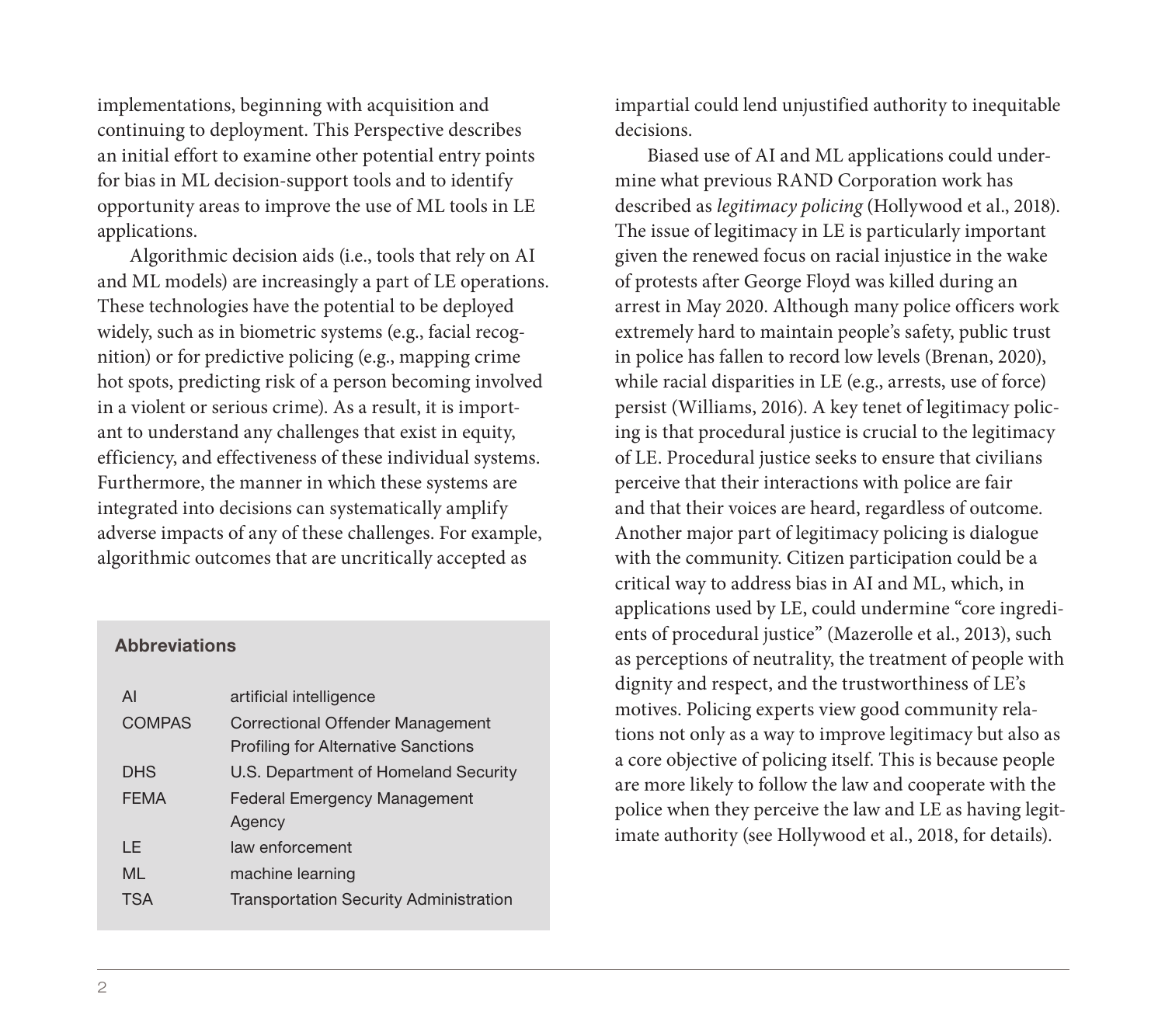# How Machine Learning Supports Decisionmaking

ML models are statistical models that can be deployed for various decisionmaking contexts, such as in DHS operations, to provide consistency and scalability. Most such models fall into one of three broad categories: supervised, unsupervised, and reinforcement learning models. Of these, supervised ML models are the most directly applicable to operational decisionmaking contexts, such as facial recognition or biometrics. In deployment, these ML models might be best conceptualized as question-answering artifacts. Training for these models consists of learning consistent and accurate behavior by examining past data or past examples of question-and-answer pairs. Once trained, a model should perform well during deployment if both of the following conditions hold:

- It has **contextual regularity:** The decisionmaking context or environment remains identical between training and deployment; (i.e., "don't use a model built for one decision for a separate decision, however related").
- It has **statistical regularity:** The population samples on which decisions are to be made are statistically identical during both the training and deployment phases (i.e., "don't use a model built for one population on a different population").

Accurate and consistent ML models help to improve or streamline mission-critical operations. But all decisionmaking processes, whether made by humans or by ML models, contain some inherent flaws, which might be most salient and keenly felt when decisionmaking

outcomes directly affect humans. Bias is a particularly important flaw in decisionmaking processes based on statistical ML models.

# What Is Bias?

Given the increasing awareness of bias in many facets of society, the question of what constitutes bias might seem self-evident. Yet a serious look at this question reveals that defining bias is a fraught endeavor (Osoba, Boudreaux, Saunders, et al., 2019). There is no single definition of either *bias* or *equity*. This is important because equity attempts to account for systemic or contextual factors, such as bias. Three problems arise with any attempt to conceptualize equity. First, equity is not a singular concept. Different equity norms often apply in different situations. Second, seemingly reasonable concepts of equity can be contested or even incompatible with each other. Third, prescriptive and theoretical

Once trained, a model is theoretically guaranteed to perform well during deployment if it is both contextually and statistically regular.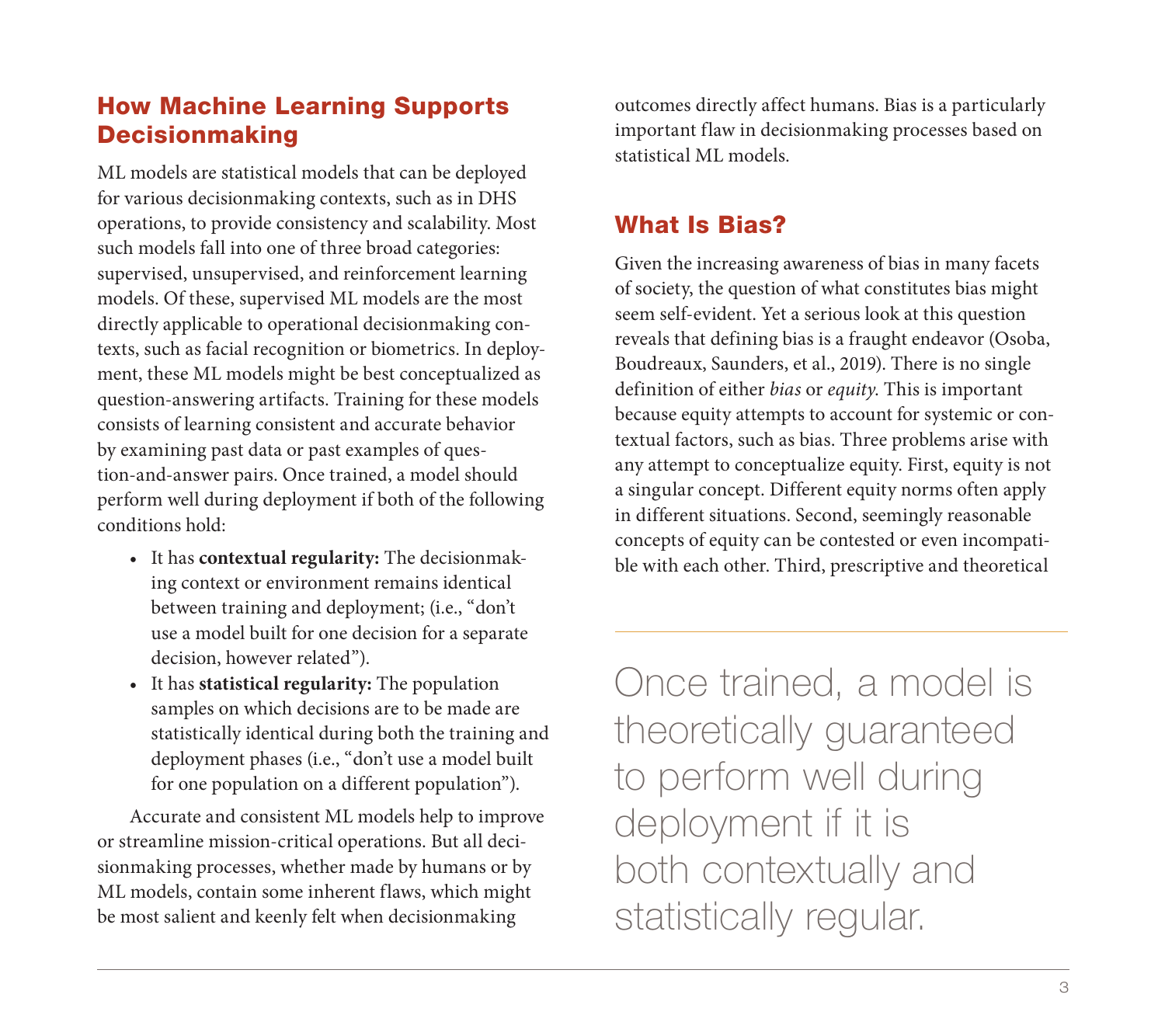Governments may be held to fairness standards that differ from those applied to the private sector.

concepts of equity sometimes differ from common practical concepts.

The debate around the Correctional Offender Management Profiling for Alternative Sanctions (COMPAS) criminal risk assessment tool offers a compelling illustration of this problem.<sup>1</sup> COMPAS uses a large set of factors to assess the risk that a person will commit another crime following release from custody. In 2016, ProPublica published an analysis that indicated that COMPAS was **twice as likely** to mischaracterize black people as high risk than it was white people (Angwin et al., 2016). This highly unequal error rate and its corresponding effect on black people grounded a compelling argument that the system was racially biased. The makers of COMPAS argued, however, that it was not racially biased (Dieterich, Mendoza, and Brennan, 2016). Alexandra Chouldechova mathematically proved that an accurate classification algorithm will produce error rates based on the makeup of the data being classified (e.g., if two populations are unequally represented in a data set, the algorithm will produce unequal error rates) (Chouldechova, 2017). Thus, the makers argued that COMPAS was not biased and that

the unequal error rates were a natural consequence of a world in which black people are disproportionately incarcerated. Does the fact that COMPAS was twice as likely to mischaracterize black people than white people as high risk mean that the model is biased? Or are the data that feed the model—coming from parts of the underlying criminal justice system—biased? And will the use of COMPAS reduce or entrench those biases? Is bias of greater concern for punitive uses of algorithms? These questions demonstrate how differently people can view the presence of bias within a single algorithm and its differential impact.

Further, the characteristics by which we identify the groups for disparate-impact analyses are typically subjective choices based on social choices, legislative processes, or even historical accident. For instance, Title VII of the Civil Rights Act of 1964 (Pub. L. 88-352) protects employees from discrimination based on specified characteristics: race, color, national origin, sex, and religion. This legislative mandate justifies disparate-impact analyses on the basis of these demographic characteristics. Yet even this legislative mandate was not immutable—a recent landmark decision from the U.S. Supreme Court interpreted "sex" to include gender identity and sexual orientation, a broadening of the earlier interpretation of this statute (Liptak, 2020).

Governments may also be held to fairness standards that differ from those applied to the private sector, reflecting the concern that bias causes disproportionate harm to vulnerable people. For instance, it is routine for a private company to make products affordable to only the wealthiest individuals, while governments might need to build products (e.g., infrastructure) that are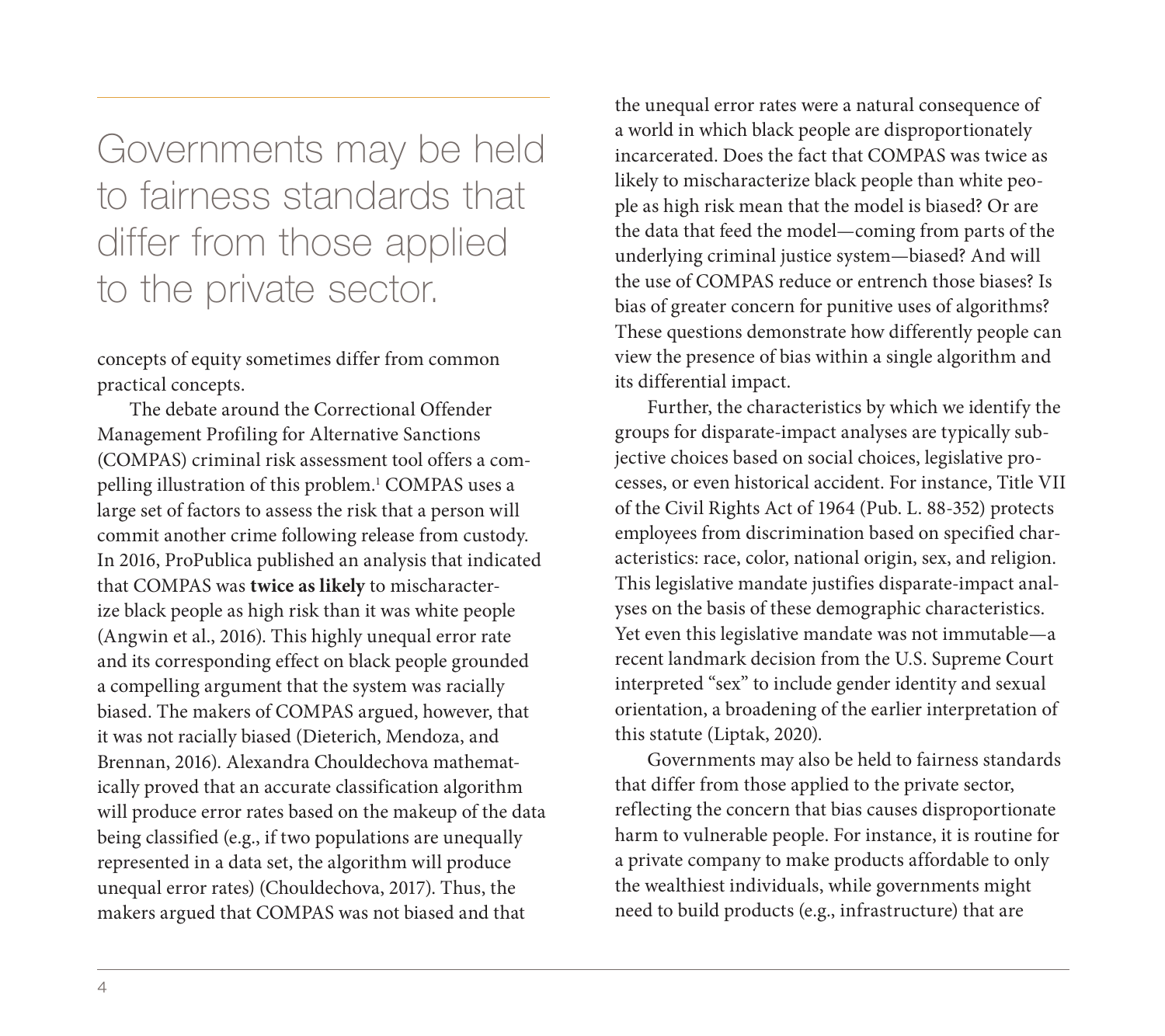accessible to all. Although the government might face challenges in having to build accessible products, vulnerable groups are likely to benefit in the long run from having their needs broadly considered.

For this exploratory work, we settled on a simple, nonexhaustive definition of *bias*. We deem an automated decisionmaking system to be biased if (1) it consistently produces disproportional outcomes for different groups of people and (2) the disparate impacts are not commensurate with what might be expected for people in the affected groups given their relative proportion of the population.

# Why Is Bias in Machine Learning Important?

The goal of this effort is to help DHS understand why careful consideration of bias in operational ML is important and how to frame its thinking as it tries to deploy more ML-based decision products in various missions and operations. Our aim is *not* to define what bias in operational ML means, given the broad variety in the operations of DHS and its components.

Given the normative complexity of trying to understand bias in decisionmaking, why should DHS (or any other mission-driven government agency) care about the question of ML-based bias in its operational decisionmaking contexts? There are three compelling and interconnected reasons to take bias analyses seriously:

• **a legislative mandate:** Some operations, missions, and institutions are legally mandated to achieve specific forms of equity. This is the simplest and

clearest motivation for examining bias in ML applications. In the best case, there is a clear statement of what *equity* means in that context, how to measure it, and mechanisms for maintaining accountability for those equity constraints. Examples of such legislative mandates include the due process and equal protection clauses of the U.S. Constitution, which apply to U.S.-based

An automated decisionmaking system is biased if (1) it consistently produces disparate or disproportional outcomes for different groups of people and (2) the disparate impacts are not commensurate with what might be expected for people in the affected groups.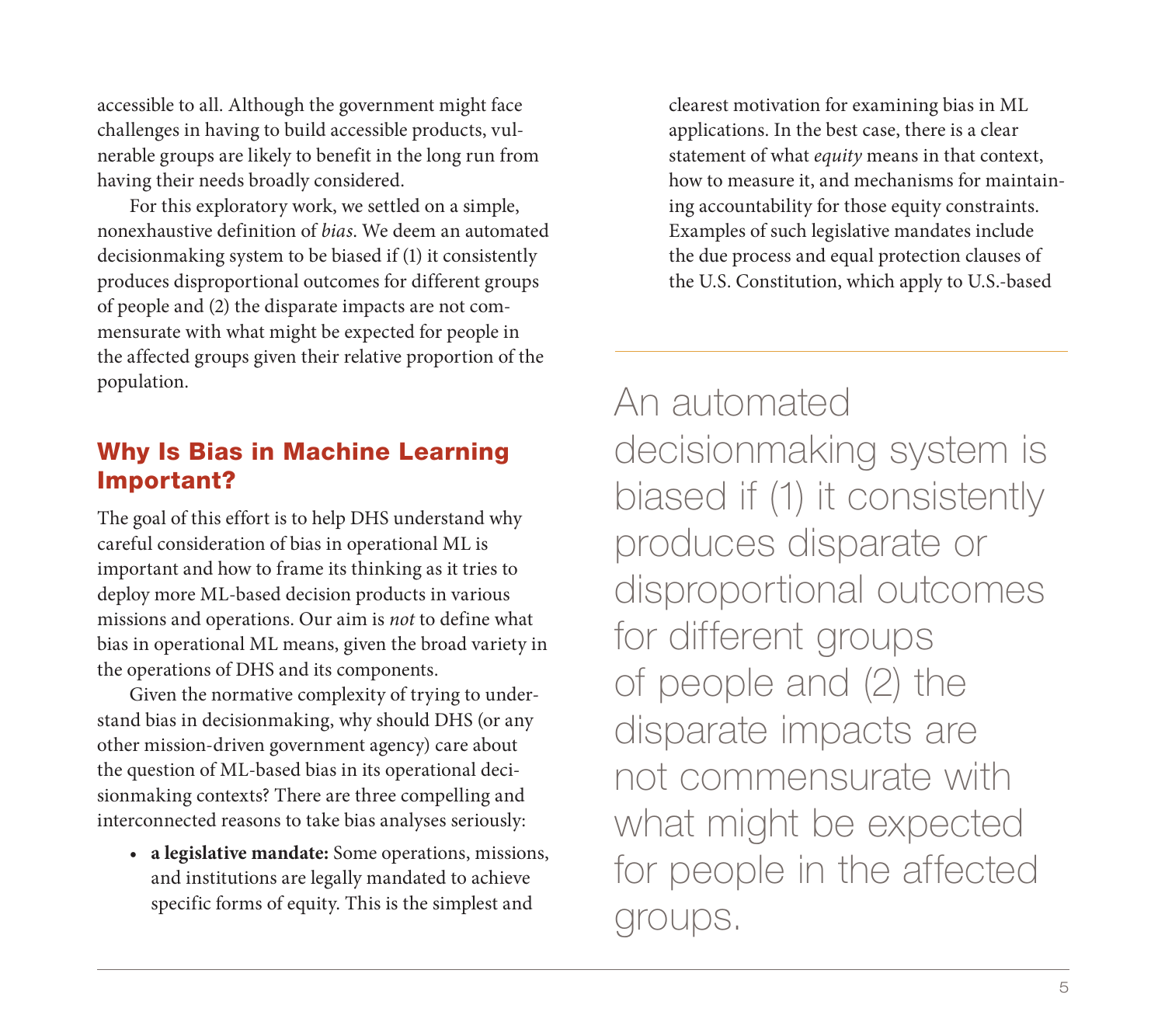criminal justice institutions, and Equal Employment Opportunity Commission– and Title VII–style mandates that apply to U.S.-based employment institutions. The computer matching provisions of the U.S. Privacy Act offer an example of legislation that could apply to ML technologies, such as biometrics, while predictive policing technologies may require additional legislation (Ferguson, 2017).

- **an ethical mandate:** Operational decisions can be judged by widely shared equity norms based in ethics. This influence is a form of social or cultural coercion and might seem like a comparatively weak mandate, but it is an important and relevant form of coercion for government institutions in free civil societies because democratic institutions are, by definition, intended to be expressions of popular will. Government institutions that consistently violate ethical mandates in a free society might receive extensive pushback from the populace.
- **an operational mandate:** Efficient, equitable decisionmaking wastes less of the scarce resources of time, attention, and materiel that would be spent in mitigating or reversing biased decision processes with poor results. In a surveillance operation, for example, a biased decision process might contribute to spending more time than necessary on bad leads, thereby having fewer resources to spend on leads that actually pose legitimate security threats. Further, it can run the risk of sowing mistrust in the unfairly targeted subpopulation in the long term.

Although addressing bias in individual ML models is important, focusing on the flaws of individual models is insufficient to guarantee that operational outcomes are free from bias. Recent work (e.g., Osoba, Boudreaux, and Yeung, 2020; Raji et al., 2020) highlights the need for a more system-level perspective to address the presence of bias in overall decisionmaking missions and institutions.

Evaluating ML models on the basis of bias or equity represents a dimension of assessment that can diverge from the goal of making models as accurate as possible overall. Training models to be both accurate overall (for an entire population) and equitable (similarly accurate for relevant subgroups) may require constrained optimizations where those objectives partially conflict with one another (Donini et al., 2018). This potential divergence between equity and overall accuracy suggests that ML model development practices should be updated to explicitly quantify trade-offs where they occur. Aiming to optimize the separate objectives of equity and overall accuracy can lead to tension, depending on the decisionmaking context. One difficult scenario occurs when the decision outcome in question is strongly correlated with identifiers of statutorily protected categories (U.S. National Archives and Records Administration, 2016).

# What We Did

We designed our method to represent the initial step in a process to help LE agencies identify up-front potential for bias and disparate outcomes *before* beginning the software acquisition process. Thus, we sought to identify key points in the LE software acquisition life cycle at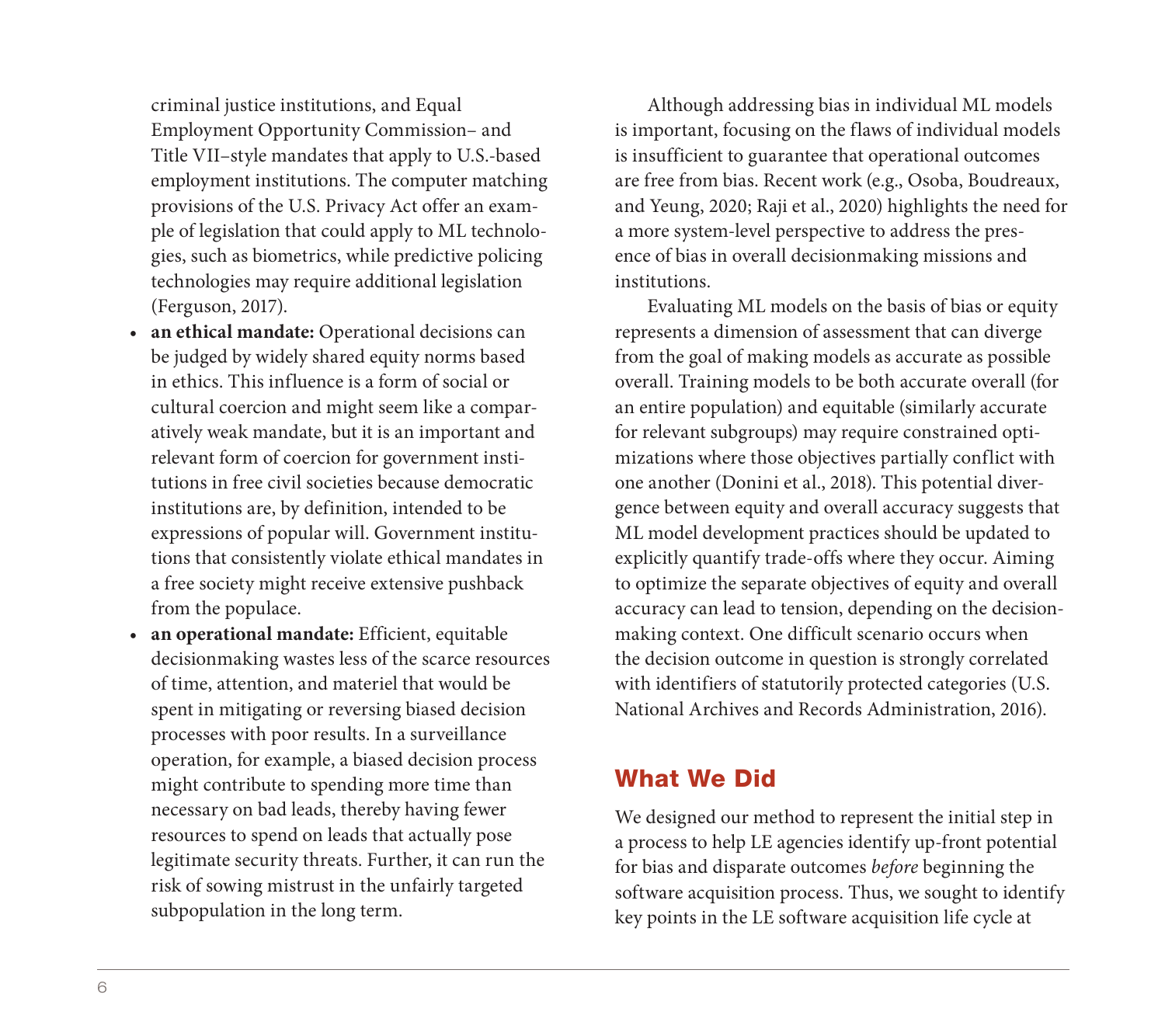which bias might occur and to develop ways to evaluate which actions could help mitigate the impact of that potential bias. Drawing on RAND research and discussions with RAND experts, we first developed a notional acquisition framework. This framework consists of steps that are intended to collectively represent the overall life cycle of a software acquisition process.

Using this acquisition framework and drawing on previous RAND work on algorithmic audits, we examined each acquisition step for different types of bias and considered the set of possible actions to detect and mitigate them. We reviewed options for addressing AI and ML bias in LE systems and spoke with DHS subject-matter experts to assess how such a framework could be most useful.

Using the synthesized results, we identified opportunity areas ripe for further study and developed approaches that DHS could consider using to help identify how to safeguard against bias in automated decisions or mitigate the adverse systemic impacts of algorithmic decision aids. This Perspective describes these approaches, along with the acquisition framework, with supporting text that illustrates key points that DHS should audit for bias in software deployment. Finally, we discuss opportunity areas for future actions or research that DHS could undertake.

A difficult scenario occurs when the decision outcome in question is strongly correlated with identifiers of statutorily protected categories.

# Identifying Sources of Bias in the Acquisition of Machine Learning Tools

To begin thinking about how bias could affect DHS's acquisition of ML tools, we lay out a notional acquisition framework consisting of five steps, as shown in the figure:

- 1. acquisition planning
- 2. solicitation and selection
- 3. development
- 4. delivery
- 5. deployment, maintenance, and sustainment.

This list of steps does not depict the full scope of DHS acquisitions but illustrates the main steps in the process at which ML bias concerns might emerge. This framework was created after reviewing existing DHS and U.S. Department of Defense documentation and regulations on acquisitions, including the Federal Acquisition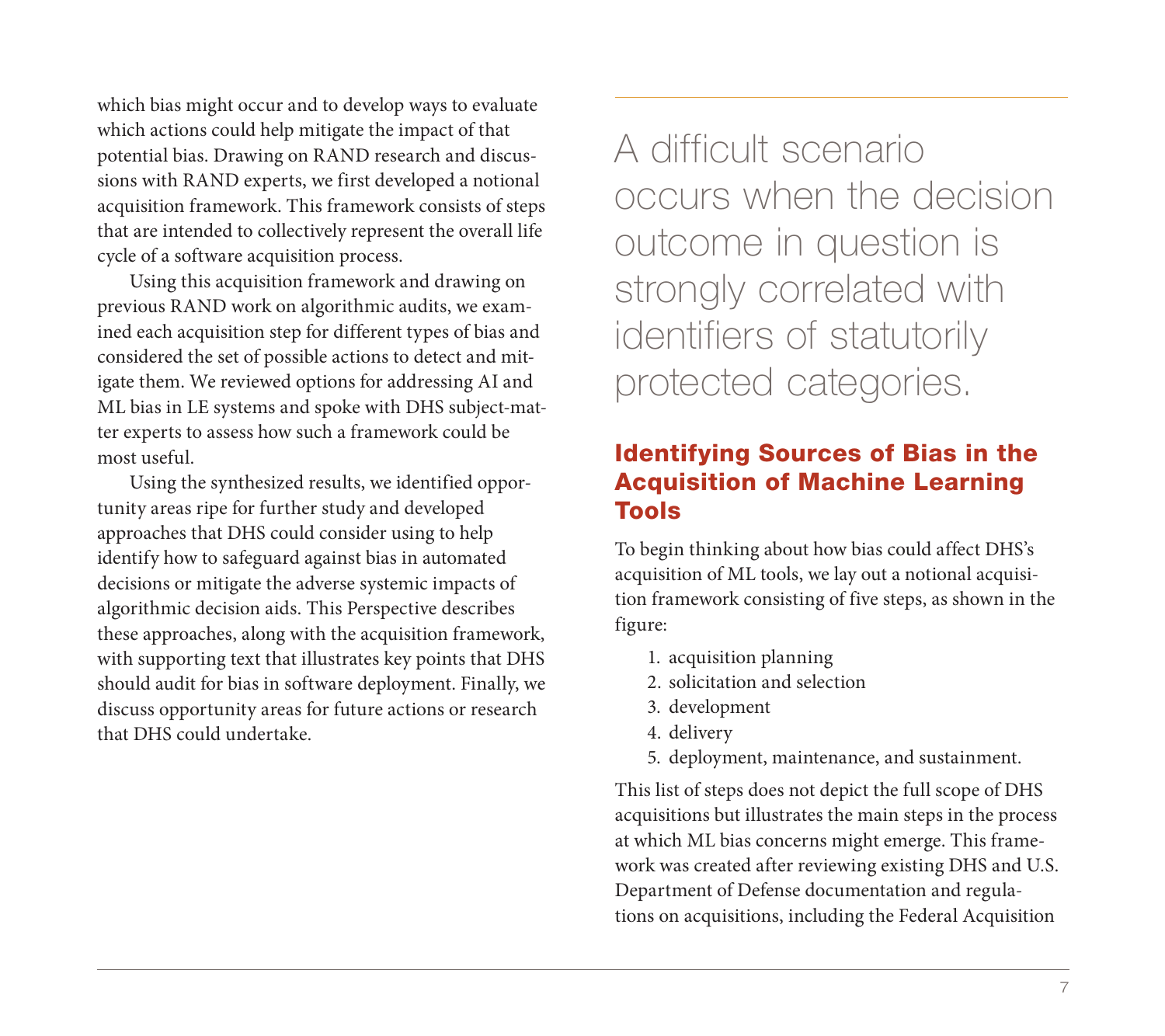#### A Notional Acquisition Framework



Regulation. Future work will need to develop a more detailed and more accurate version of this framework.

In this Perspective, we argue that, of the five steps in the acquisition process, the steps in which the acquired system is created (development) and used (deployment, maintenance, and sustainment) are the principal ones in which bias is introduced. However, the other three steps—acquisition planning, solicitation and selection, and delivery—can influence whether and the extent to which development and deployment, maintenance, and sustainment are biased. Therefore, addressing bias needs to be a life-cycle concern that is baked into the acquisition process from the very beginning and not something that can be addressed effectively as an afterthought.

In this section, we describe each step of our notional acquisition framework, and we suggest several pathways that could result in bias in a final deployed AI or ML product. This description is not meant to be conclusive or exhaustive but to serve as a starting point for further understanding of processes by which bias can be introduced into a system and how bias can be identified and mitigated. (See the appendix for additional examples of types of bias that can arise in each stage.)

## Acquisition Planning

As defined in the Federal Acquisition Regulation,

*Acquisition planning* means the process by which the efforts of all personnel responsible for an acquisition are coordinated and integrated through a comprehensive plan for fulfilling the agency need in a timely manner and at a reasonable cost. It includes developing the overall strategy for managing the acquisition. (48 C.F.R. § 2.101)

The first stage in the acquisition process is identifying a need for a product or service. From here, a plan is developed to detail the item's proposed use and requirements. Details of the plan include explaining the problem, identifying how the proposed product or service provides a solution, laying out the high-level design and functionality of the proposed product, and defining specific requirements and caveats for the proposed product or service. Because the acquisition planning process frames the rest of the acquisition life cycle, we hypothesize that the doors to bias can be opened at this stage in several ways and that, therefore, bias mitigation efforts must begin here.

First, we suggest that it is important for the acquisition team to fully understand the social context in which the acquired technology will be used and ways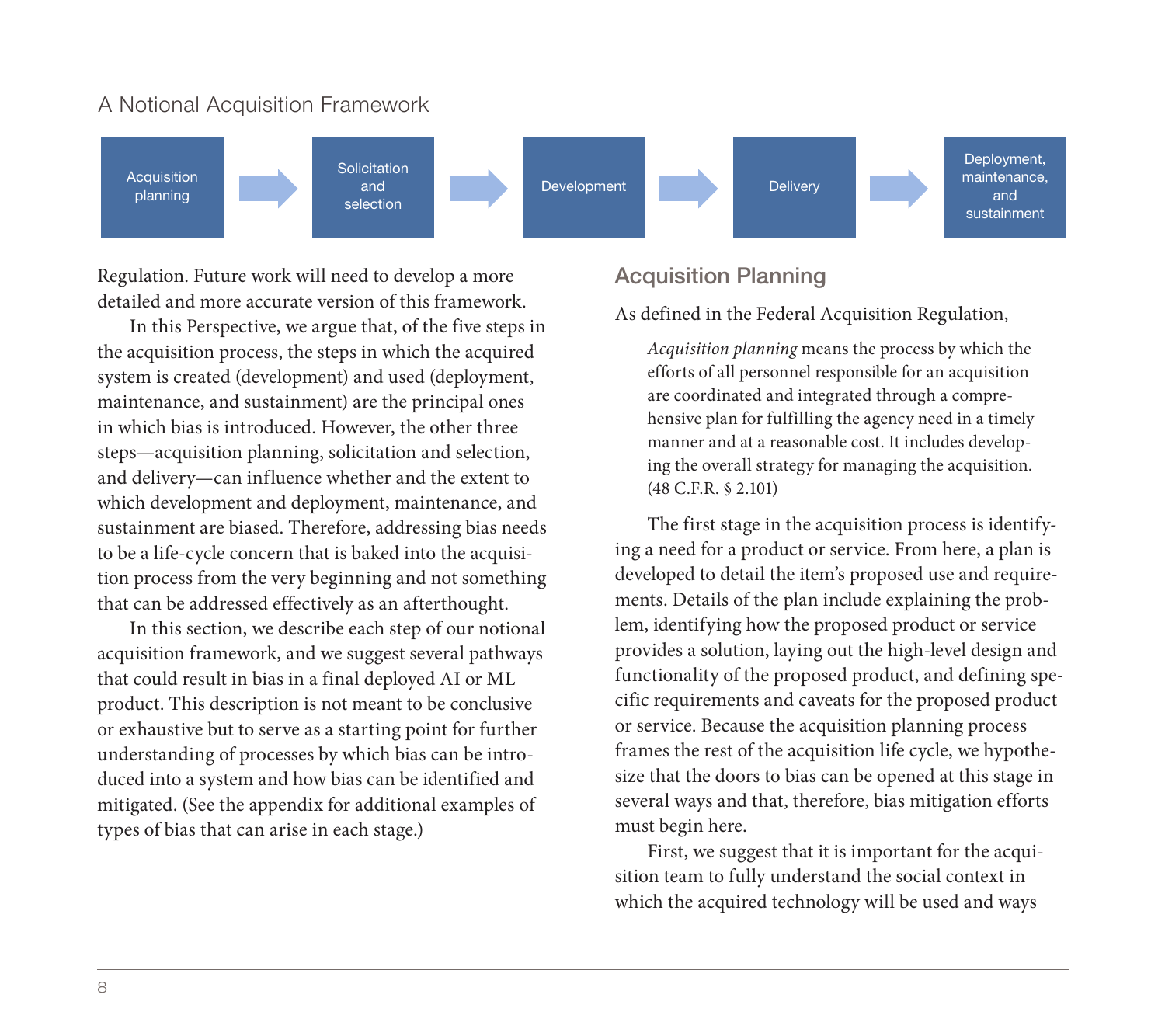in which that social context might itself be biased. This context can lead to bias in the system's use, even in the absence of bias in the ML model itself. For example, consider COMPAS. Studies show that incarceration rates, for a variety of reasons, are disproportionate by race (National Research Council, 2014). For example, more black people are incarcerated relative to how many black people are in the population. When these data are fed into the COMPAS tool, the COMPAS algorithm makes disproportionate recidivism predictions by race. That is, when the underlying rates of incarceration for black and white people are disproportionate to their demographic distributions, the risk tool makes disproportionate risk classification error rates by race, even if the tool might not itself have made disproportionate errors.

Second, the use case for which the technology is intended and its user interface might be mischaracterized in terms of whom they will affect and how they might differently affect people with different characteristics. A mischaracterization can lead to violations of contextual regularity, yielding a technology that is not developed for the circumstances in which it is actually used, with a potential for biased results in the actual target population.

Third, concerns about bias are at least partly motivated by the fact that judgments from an ML system may often be used to assign punitive consequences, for which errors can cause great harm, such as through misidentification. Concerns about bias are motivated in part by a recognition that such harm ought not be disproportionately borne by certain groups of people, particularly those who have historically experienced discrimination or who are already vulnerable.

Errors in an ML system can cause great harm, and such harm ought not be disproportionately borne by groups of people who have historically experienced discrimination or who are already vulnerable.

The harm from errors should be deliberately identified in specific ML applications. Imagine that an LE agency uses a facial recognition system in an attempt to identify and apprehend a suspected domestic terrorist, a situation that could involve deadly force. An error in the facial recognition system can lead to the ultimate cost: unjust loss of life. There might be more consensus around and more urgency in fighting bias in such a system.

However, in other cases, there might be less consensus about what constitutes harm. In an immigration-overstay risk tool, for example, a determination that someone is high risk can result in that person being monitored to ensure that they do not overstay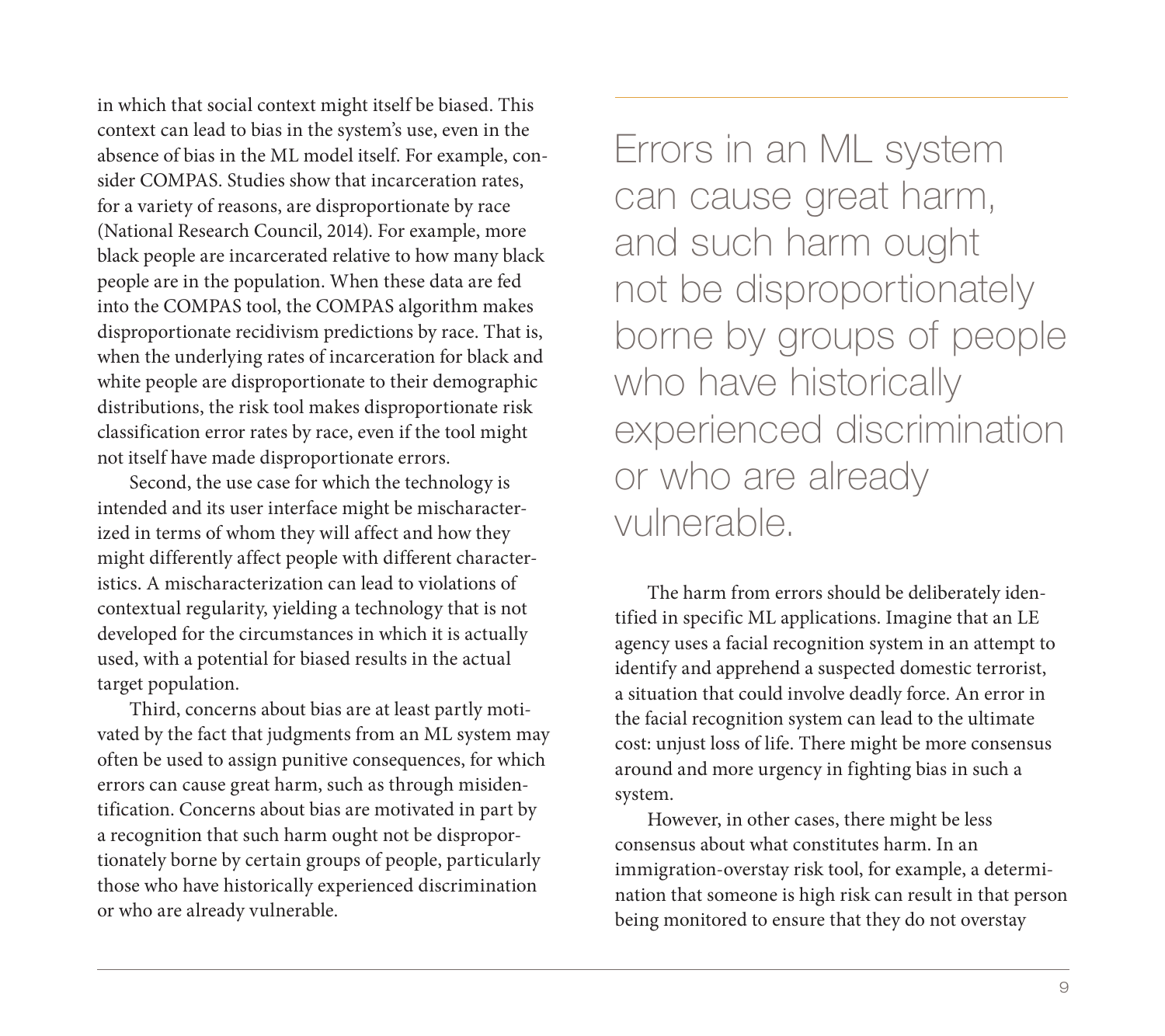their visa. To some, such monitoring could seem like a small consequence, not meaningfully different from *not* being monitored. Under such a view, the need to address bias might be less urgent because the harm from an incorrect determination about a person's risk might be perceived as insignificant. In other words, the cost of the tool being wrong might seem small. But ongoing monitoring of entire populations deemed to be high risk for overstays could be seen as unacceptable to those populations and to civil rights and civil liberties groups. This implicit value judgment could result in less vigilance and more bias than if monitoring were seen as invasive and in violation of an individual's rights (i.e., under a view in which errors are very costly). The acquisition planning process should include deliberation over the human impact of different outcomes, make explicit all subjective judgments about those differences, and embrace a multiplicity of values and opinions. The results of these deliberations should inform requirements and provisions on mitigating bias in capability needs, concepts of operations, requirements, and design documents, such as in the Joint Requirements Integration and Management System process.

Finally, research has shown that bias may be reduced when the team making the decisions is representative of the affected populations, in that the team members would presumably have a better understanding of those populations because of the characteristics team members share with them (Todd et al., 2011). Conversely, a team whose members share few characteristics or lack familiarity with those who will be affected—particularly those who might be negatively affected—might not recognize bias or its harms. The composition and characteristics

of members of the acquisition planning team could shape what biases can get introduced or mitigated. For example, diverse work teams, particularly those with "culturally competent" leaders, more effectively share and analyze organizational information (Groves and Feyerherm, 2011), which could aid in recognizing bias. Thus, having an acquisition team that is representative of the population targets for whom the technology is intended should lead to better outcomes.

## Solicitation and Selection

A key follow-on step is to solicit proposals for development of the technology from vendors and to select one or more of those vendors as providers. Proposals can be acquired by issuing requests to vendors, by receiving bids from them, or both. After comparing the bids that have been received, the component can then award a contract based on a variety of criteria, including responsiveness, capability, cost, and timeliness.

The solicitation and selection of vendors to deliver an AI or ML application can also open the door to bias. First, the language in the solicitation, or the criteria by which vendors are selected, could be biased or favor certain respondents over others, even potentially discouraging some vendors from applying and resulting in a less-diverse vendor pool that might not prioritize or recognize bias concerns. For example, research shows that, in hiring, the gender-specific wording in a job description can reinforce gender inequalities (Gaucher, Friesen, and Kay, 2011). Similar phenomena could occur when selecting vendors. The assessment criteria should be validated for equity across the range of all potential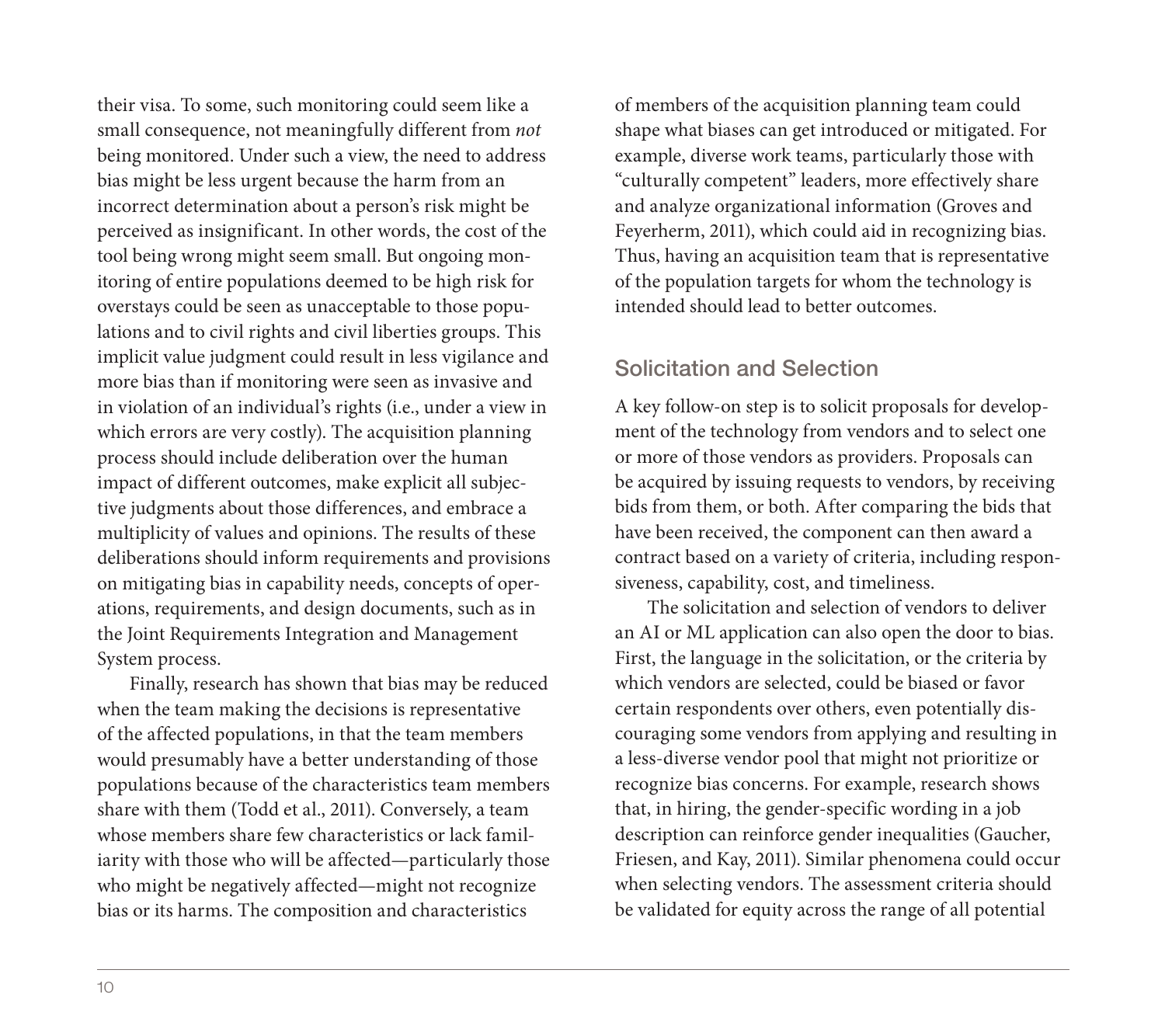respondents and solutions that could be delivered, according to the acquisition process's goals. Government requests for proposals could include specific antibias requirements, such as performance and testing requirements in verifying and validating any algorithms.

Second, as in the acquisition planning process, the solicitation language can mischaracterize the use case, causing vendors to develop an application that is not well suited to the purpose for which the product would ultimately be deployed.

Third, solicitations can overlook the issue of bias or not require each proposal to include a bias assessment, monitoring, or mitigation plan. Thus, a vendor could unintentionally develop and deliver a product that is biased simply because it is not directed to manage bias. This may be affected by the extent to which the vendor's workforce is more or less representative of or familiar with the target user population, and this could be a consideration in selection. In addition, a solicitation could be explicit about the importance of monitoring for bias but precede a selection process (which can be driven by cost and schedule over other factors) that does not factor in a vendor's plans to test for and mitigate bias.

## Development

Perhaps the most crucial stage in acquisition of an ML tool is the actual development of the tool, in that this stage is the one at which algorithmic bias can occur. Generally, the model development process includes designing, building, training, and testing the model in a simulated environment. The vendor can iterate these steps until the tool reaches the performance needed

The language of the solicitation and criteria for selection must be unbiased. The language needs to accurately characterize the use case, and solicitations must require each proposal to include a bias assessment, monitoring, or mitigation plan.

for deployment in a realistic environment. This step is usually the focus of attention in the current literature on bias in ML.

Supervised ML models—models that produce prediction results by learning from an existing data set with results—are the most likely to be deployed in DHS applications because, among ML model types, they are easiest to develop, most readable, and easiest to deploy.2 Supervised ML models learn by maximizing or improving an accuracy metric (e.g., maximizing the true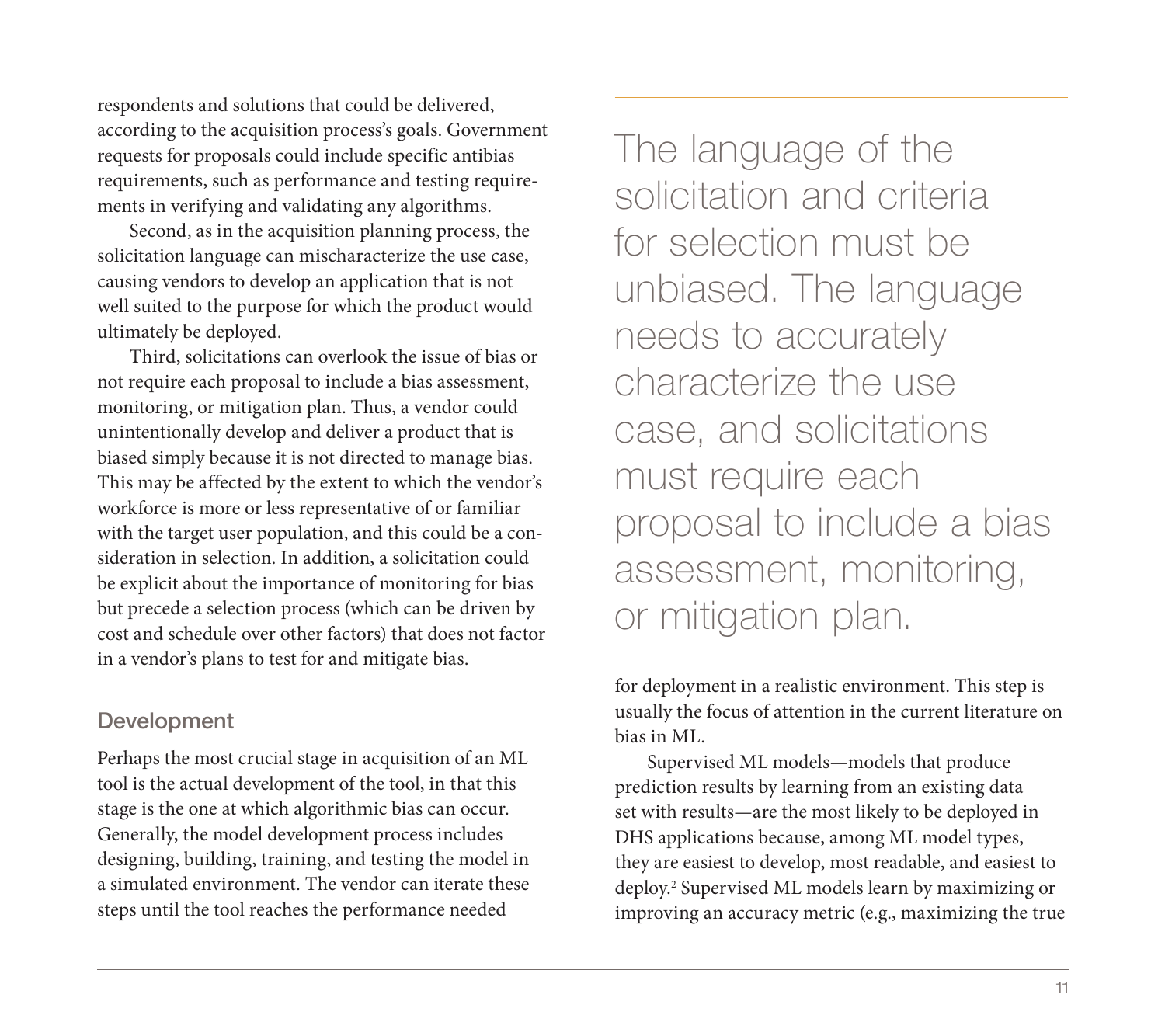positive and true negative rates of a facial recognition model). However, a myopic focus on a goal of accuracy can lead to models that exhibit unwanted behavioral side effects (Soares and Fallenstein, 2015), such as bias. Such biases are most likely to present as lower model accuracy rates (i.e., higher error rates) on specific subsets of the population.

There are different mechanisms by which an ML training process can produce a biased system. These mechanisms implicate violations largely of the statistical regularity assumption underpinning ML models. (Recall from the introduction that the valid use of ML models for decisionmaking requires statistical regularity in both training and deployment. *Statistical regularity* refers to the condition in which the populations subject to ML decisions are statistically identical during both the training and deployment phases—that is, "don't use a model built for one population on a different population.") A

During development, a model must be trained on data that are appropriately representative of the populations for whom it will be deployed.

few ways in which the assumption can be broken down include the following:

- **sample-size and base rate differences:** ML models are statistical models. They are therefore subject to statistical laws. Basic statistical laws guiding the efficacy of such models provide that, in general, the accuracy (and hence error rates or confidence levels) of an ML model is proportional to the training sample size. As a result, the model's outputs for samples from minority subpopulations will have lower accuracy than for samples from large or majority subpopulations. When the training sets are large enough, such differences might fade. But, in many cases, these differences are meaningful. A related point made in recent theorems is that, when outcome base rates differ across demographics, it is impossible to simultaneously satisfy certain fairness metrics (Berk et al., 2018).3
- **unrepresentative training data and distribution shift:** A model trained on one statistical population will perform differently if deployed on a different population. Such shifts in the population statistics between training and deployment can occur for a variety of reasons:
	- systemic changes in how or where the ML model is deployed
	- training on old or historical data whose collection may have been poisoned by systemic biases
	- training on old data that no longer reflect current realities.

The overall effect of the shift is a proxy population mismatch. The ML model performance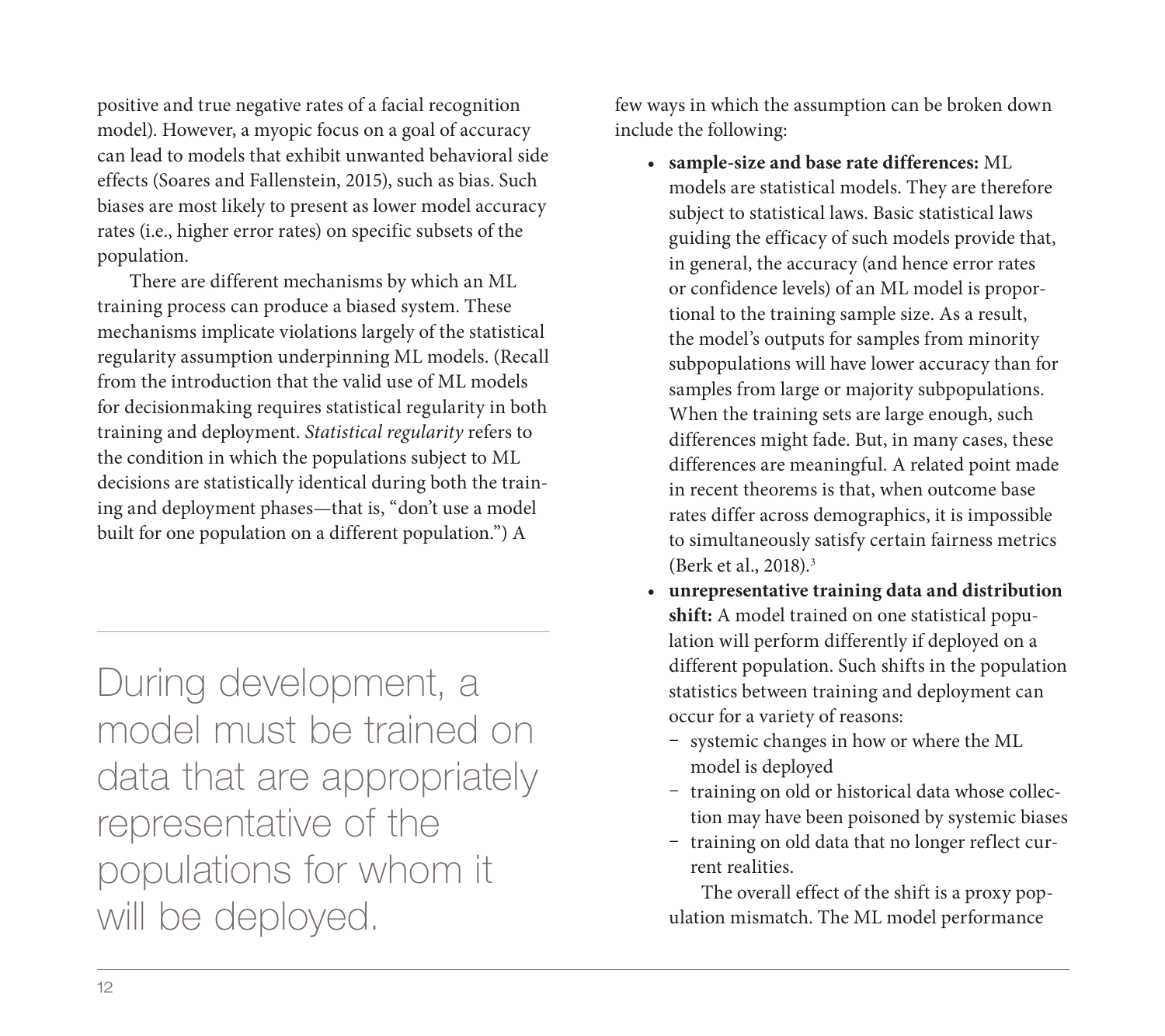will be uncalibrated or misaligned for the new decision population and hence exhibit unequal decisionmaking accuracy or error rates among different groups. During development, the ML training process should be monitored to ensure that models are trained on the appropriate populations.

#### **Delivery**

In a subsequent step, DHS receives the developed system and may also integrate it into its own infrastructure. This step can involve verification and validation, including testing the product for performance. At this step, if DHS does *not* include testing for bias in its verification and validation process, it might fail to identify a bias that, when the system is deployed, causes harm. Testing during delivery should therefore include verification and validation to ensure that the product does not contain bias both before and after integration and that processes are in place to detect bias during postintegration use.

Consider, for example, the two applications described under the "Acquisition Planning" section earlier: facial recognition to identify domestic terrorists and a visa-overstay risk tool. A red-teaming of the former might involve testing with a large and diverse test data set of images of people with different demographic characteristics and even different lighting and environmental conditions. A related effort on a risk tool might take historical immigration data reaching several years back to test how the system performs along key demographic and other characteristics. Evidence of bias could

be taken back to the vendor and improvements made under the original vendor contract.

## Deployment, Maintenance, and Sustainment

Last, the product is deployed for operation, and the client component takes over maintenance and sustainment of the system. Despite the system being deployed, it is far from being finished. Instead, the system is (or should be) monitored to identify and address errors, improve performance, and, as appropriate, build in new features. Because fielding and deployment of a system are often the threshold for measuring success of an acquisition process, significant effort and costs go into maintaining and sustaining it (Gupta, 1983).

There are several mechanisms by which a system's deployment, maintenance, and sustainment can be

Testing during delivery should include verification and validation to ensure that the product does not contain bias—and that it will not do so after integration.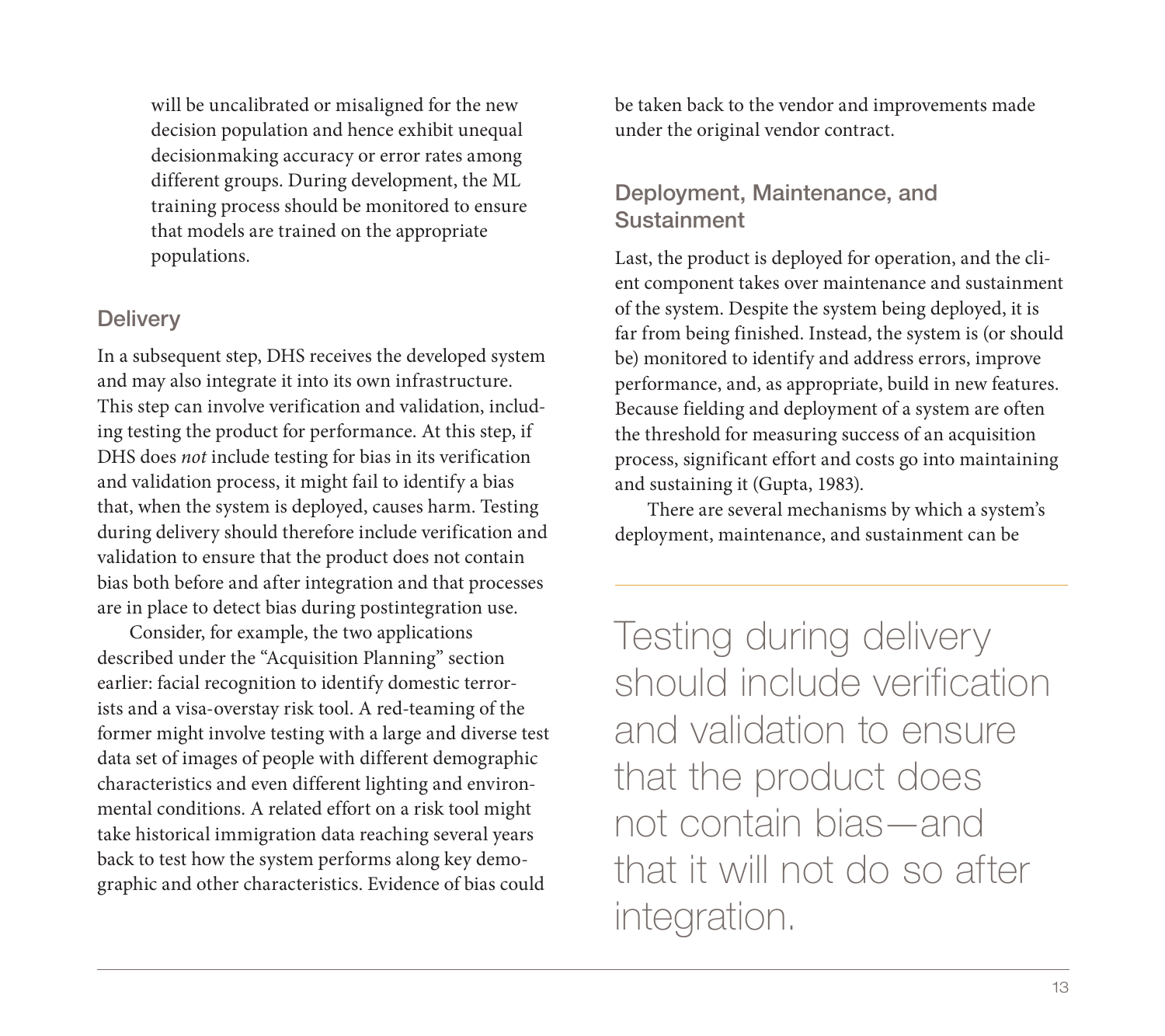biased. These mechanisms implicate violations largely of the contextual regularity assumption underpinning ML models. (Recall that *contextual regularity* refers to the condition in which the decisionmaking context remains identical between training and deployment—that is, "don't use a model built for one decision for a separate decision, however related.") Examples of these mechanisms include the following:

• **decision model misuse:** A model trained for a specific decision can be uncalibrated for other decisions. This decision context creep occurs occasionally (e.g., the reported use of a recidivism

Decisions for which a model is trained must be consistent with those it will actually make once deployed. The model must also be monitored to ensure equitability in application and modified as needed throughout its lifetime.

risk estimation tool for informing decisions of sentence length). There is the further question of what decisions it may or may not be prudent to automate with ML models. Various factors enter into this decision: Is the goal merely decision efficiency? Do stakeholders need decision explanations? Are the ML models trusted in that domain? Is the decision high stakes? Is there meaningful human oversight in case of mistakes? Are there relevant, *unbiased*, historical data with which to train the model?

- **automation bias:** A key value of ML decision aids is their ability to off-load expensive cognitive processing for decisionmaking. Over time, that off-loading leads to patterns of decisionmaking that increasingly and uncritically rely on such aids. Unfortunately, without careful design, deployed ML models can "fail silently" (i.e., they give no indications of when their outputs should not be trusted, unlike, for example, failures in physical systems, such as deteriorating infrastructure).
- **unequal application of discretion:** Another source of bias in this step is the unequal application of discretion. Artificial decision aids are often deployed with direct human oversight. This makes for more robustness in decisionmaking in that the human can step in to adjudicate or correct edge cases on which the model might fail. Such human oversight involves an amount of discretion that can be subject to implicit or explicit biases. These can lead to decisionmaking having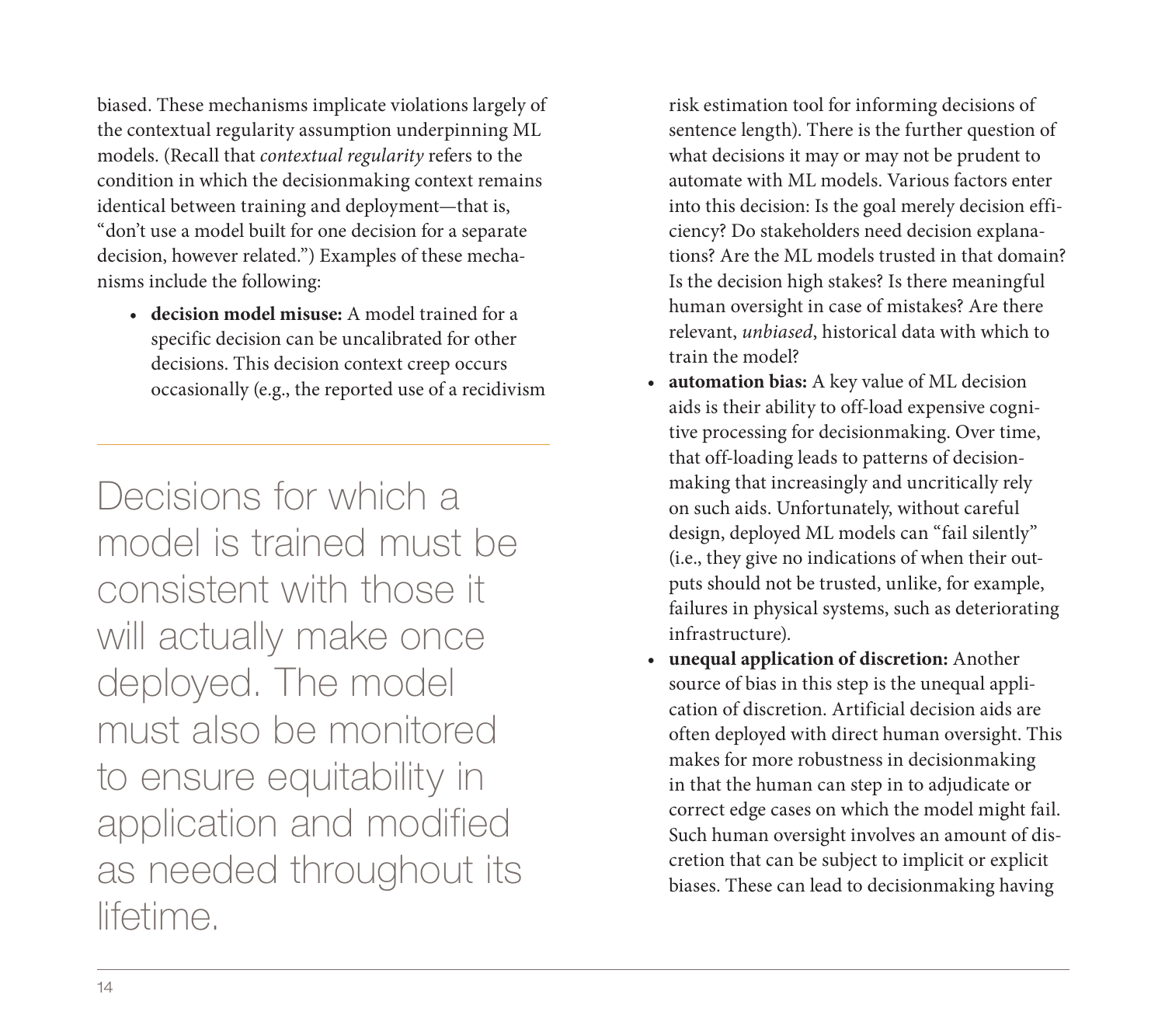disparate impact on protected and vulnerable groups.

• **model modifications:** After a model is deployed, it can be modified through software updates or patches. Following any such updates, an ML decision aid must be reevaluated to identify potential bias. But the time between software upgrades can vary greatly, and conducting postupdate evaluations can involve significant costs and effort. Continual monitoring for bias could provide early insight into potential issues that can be addressed early on. Including ongoing auditing procedures in deployment documents could help ensure that DHS programs actually mitigate the misuses and biases described.

In sum, bias can be influenced and introduced in several places in an acquisition process, and understanding and mitigating bias requires attention throughout that life cycle.

# Opportunity Areas to Address Bias in Machine Learning Software **Acquisition**

In this exploratory work, we sought to help frame DHS's thinking about the nature of bias in the operational use of ML in LE decisionmaking. The preceding sections introduced a notional ML product acquisition framework to help identify points at which eventual implementations of algorithms can become biased across the course of a typical acquisition process. We identified

several points in the acquisition process at which such biases can develop.

The framework needs further tailoring to the operational need and nuances of the various DHS agencies and stakeholders. Stakeholders interested in using algorithmic decision aids should seek to further identify and understand the specific ways in which bias can occur and what domain-specific actions would help mitigate them. For example, when acquiring decision aids for LE purposes, DHS might want to ensure that algorithms treat subgroups in the deployment population in an unbiased fashion. Special care would be needed to neutralize any bias introduced by historical LE practices and to avoid unfairly targeting specific groups (Philimon, 2020). This factor might be important to consider across DHS components.

As various components of DHS acquire technologies with ML capabilities, some considerations will apply broadly, while others will be more specific to one component or another. Mitigation considerations for specific DHS components include the following (some of which they may already be doing):

• **the Transportation Security Administration (TSA):** When acquiring facial recognition or body scanners for LE and surveillance, TSA could adopt various ways to rigorously test such systems to prevent unexpected biases in deployment. Although TSA might not be able to collect demographic data on those going through airports, it might be able to conduct testing that could account for preexisting differences in the composition of populations going through the various airports in the country, which likely vary by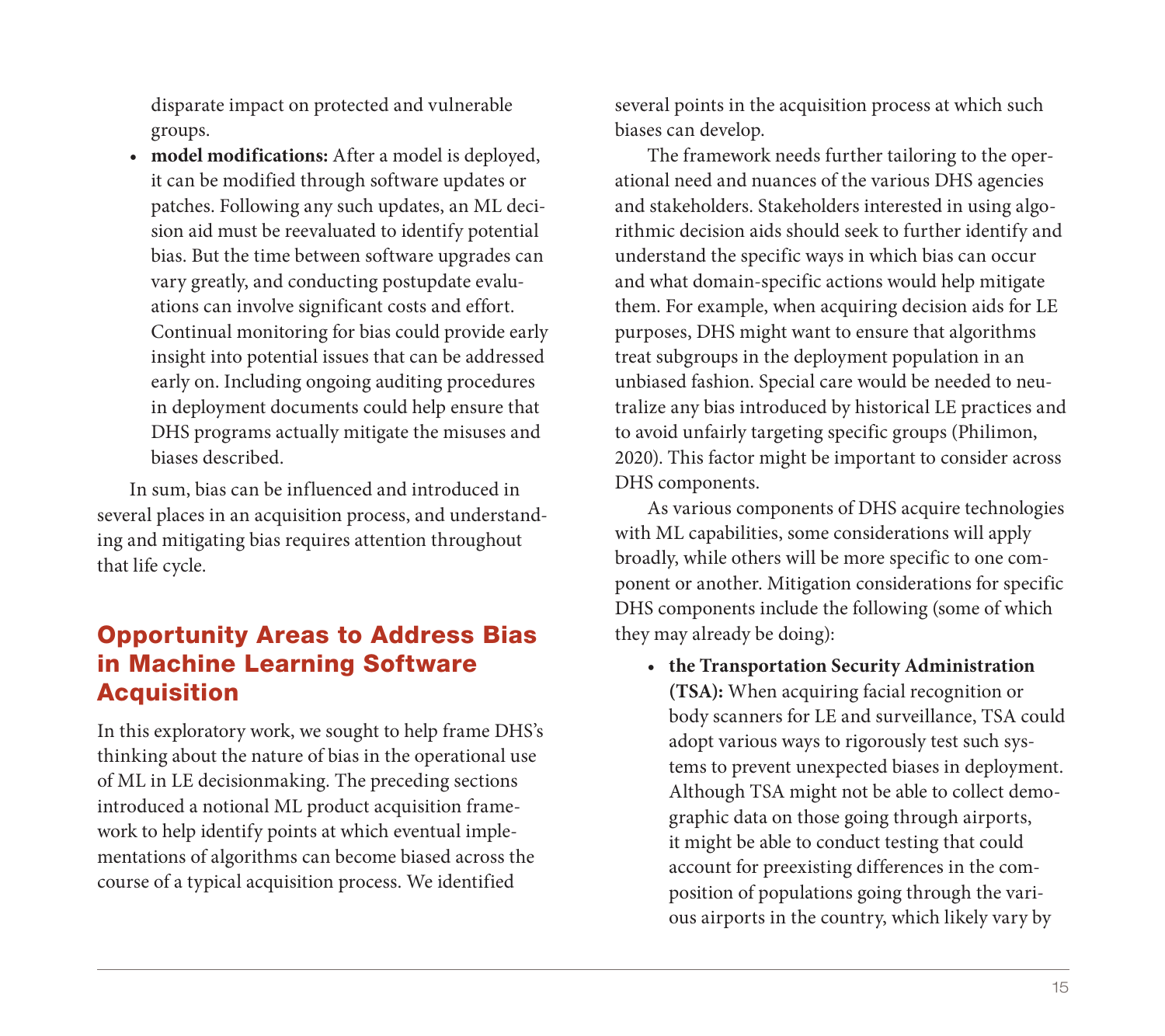region. Different airports might require different ways to prevent bias.

- **U.S. Customs and Border Protection (CBP):** When acquiring algorithmic decision aids for surveillance, CBP could account for the differences in the composition of populations at the borders and those within the United States. That factor could affect current and future surveillance methods and the introduction of bias into any system.
- **the Federal Emergency Management Agency (FEMA):** When acquiring algorithmic decision aids for disaster response and relief, FEMA should explicitly include selection criteria for equity in the acquisition process (if it does not do so already). For example, FEMA might want to determine whether certain types of disasters or regions tend to receive shorter response times or more aid. In some cases, such disparity might be necessary because of the level of destruction, but, in other cases, it could signal a bias in prioritization of disaster management and reduction.

## Opportunity Areas Specific to the Department of Homeland Security

Several DHS-specific crosscutting standards or concerns may warrant attention as DHS increasingly fields operational ML decision aids. We discuss some of them in this section.

#### Establish Standards and Baselines to Measure Bias in Machine Learning Used by Law Enforcement Agencies

As LE adopts more types of algorithmic decision aids for its uses, a key factor to keep in mind is the standards and baselines used to measure bias. For example, there are differences between models that make decisions about *people* and those that make decisions about *objects*. Both types of models will be vulnerable to containing bias. Models that identify objects, such as those that detect suspicious objects in suitcases at airport security, could have a bias to label toothbrushes as knives. Because most people carry toothbrushes, such a bias would affect travelers regardless of any distinguishing characteristics. This bias would thus incur mainly an economic cost in time spent on unnecessary searches. In contrast, a model biased against a certain type of person can adversely affect people and potentially even their communities. For instance, a model containing a bias that flags residents of certain ZIP Codes as suspicious or high risk would end up targeting specific subsets of the population. This could lead to legal concerns and could reinforce stereotypes against this population group. As a result, the costs of biased decisions on people often go beyond economic into social and psychological costs.

DHS components that, like TSA, use multiple types of models could establish baselines for bias in software. This includes thinking carefully about what dimensions of bias are relevant and how to monitor for bias in their models on those dimensions.4 One could determine how they currently acquire algorithmic decision aids and how to improve on current standards (or develop new ones) for detecting and mitigating bias. Identification of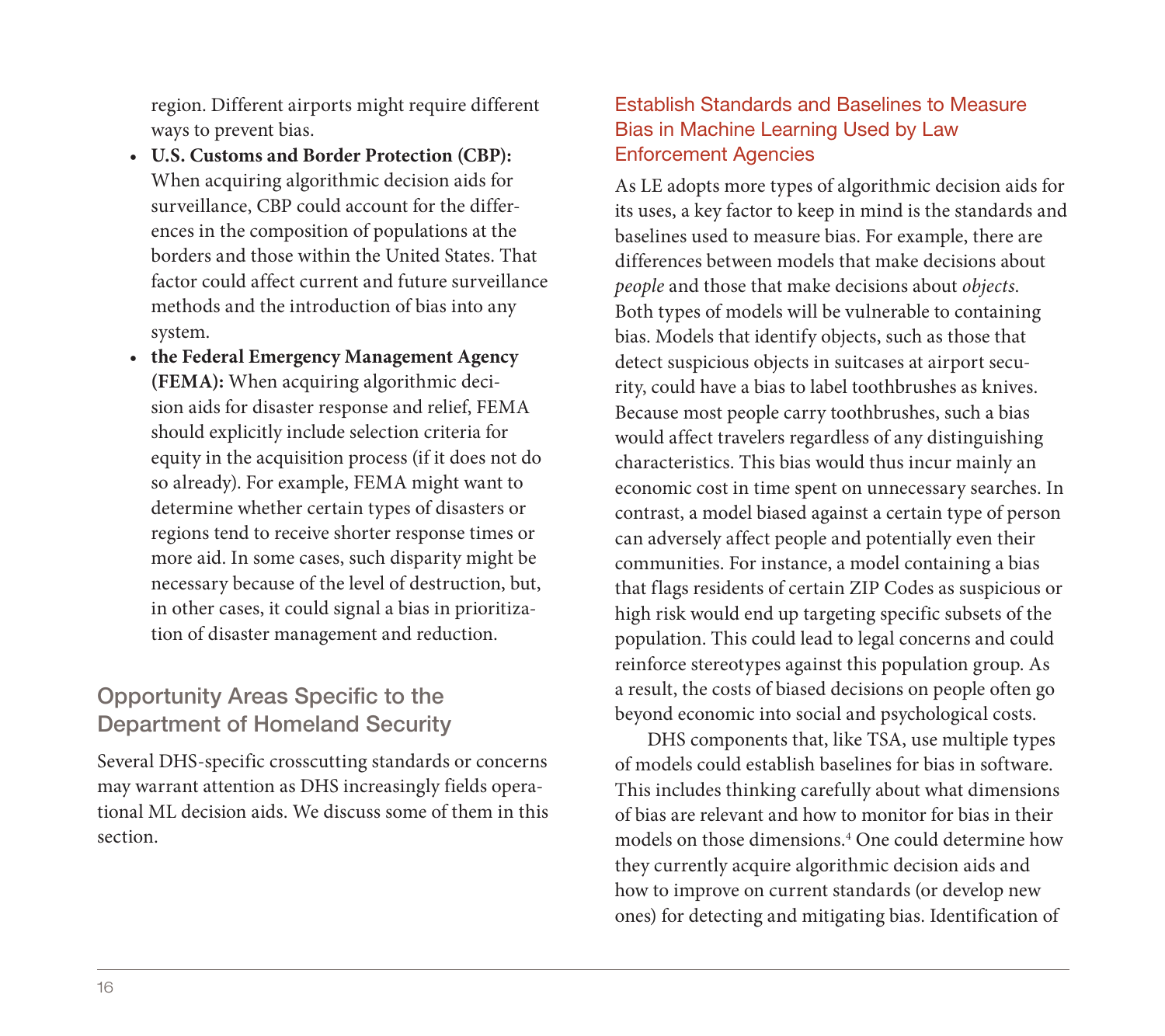when to trigger checks for bias would also be important; the most crucial would likely be comparing models that distinguish among objects and those that distinguish among people.

#### Identify How to Account for and Weigh All Costs of Biased Outcomes

There are two main kinds of errors for classification ML models: false positives and false negatives. False positives are data points that have incorrectly been labeled positive (e.g., a model detecting for blue cats incorrectly labels a blue dog as a blue cat). False negatives are data points that have incorrectly been labeled negative.

Although the ideal is to reduce both types of error, after a certain point, that is impossible. Often, attempting to lower the false-positive rate ends up increasing the false-negative rate and vice versa. In such cases, it is important to understand what both types of error mean for the model at hand and for the people or objects under scrutiny. Normally, one type of error is more hazardous in a particular context than the other. As such, it is important to be explicit in weighing the costs of both types of error and account for such disproportionate outcomes.

In the example of facial recognition in LE, this balance between false negatives and false positives is crucial given that all errors could result in harm. At first glance, a false negative in this case could be seen as having a higher cost than a false positive: A false positive could lead, for instance, to an unnecessary strip search, whereas a false negative (e.g., failure to detect a weapon) could lead to a more catastrophic result. A false positive might seem to have a lower cost than the result of

a false negative labeling. On the other hand, a high rate of false positives, leading to a high number of unfruitful searches, could erode public trust. It is up to LE and other government agencies, which are already working hard to protect the public, to find this balance as they incorporate ML models into their operations.

#### Provide Workforce Development for Artificial Intelligence Capabilities

As AI systems are increasingly integrated into LE functions, agencies should consider how to train and shape the workforce that will acquire and work with the software, such as reviewing its results. This could include training acquisition personnel who write and evaluate solicitations, or who work with vendors, providing them with ways to avoid introducing bias. Users of ML-based decision aids in the DHS components will also need training on taking into account common limitations of algorithmic decisionmaking, such as considering the impact of implicit value judgments in algorithmic outcomes, understanding how and why ML models can fail, and maintaining backup processes for double-checking possibly incorrect automated decisions. Further, there are no easy fixes for workforce training: Agencies will need to reckon with evidence of mixed effectiveness of workplace diversity (e.g., implicit bias) training (Bezrukova et al., 2016; Kalinoski et al., 2013; Dobbin and Kalev, 2016). In other words, training should be much more targeted than on simply compliance or inclusivity.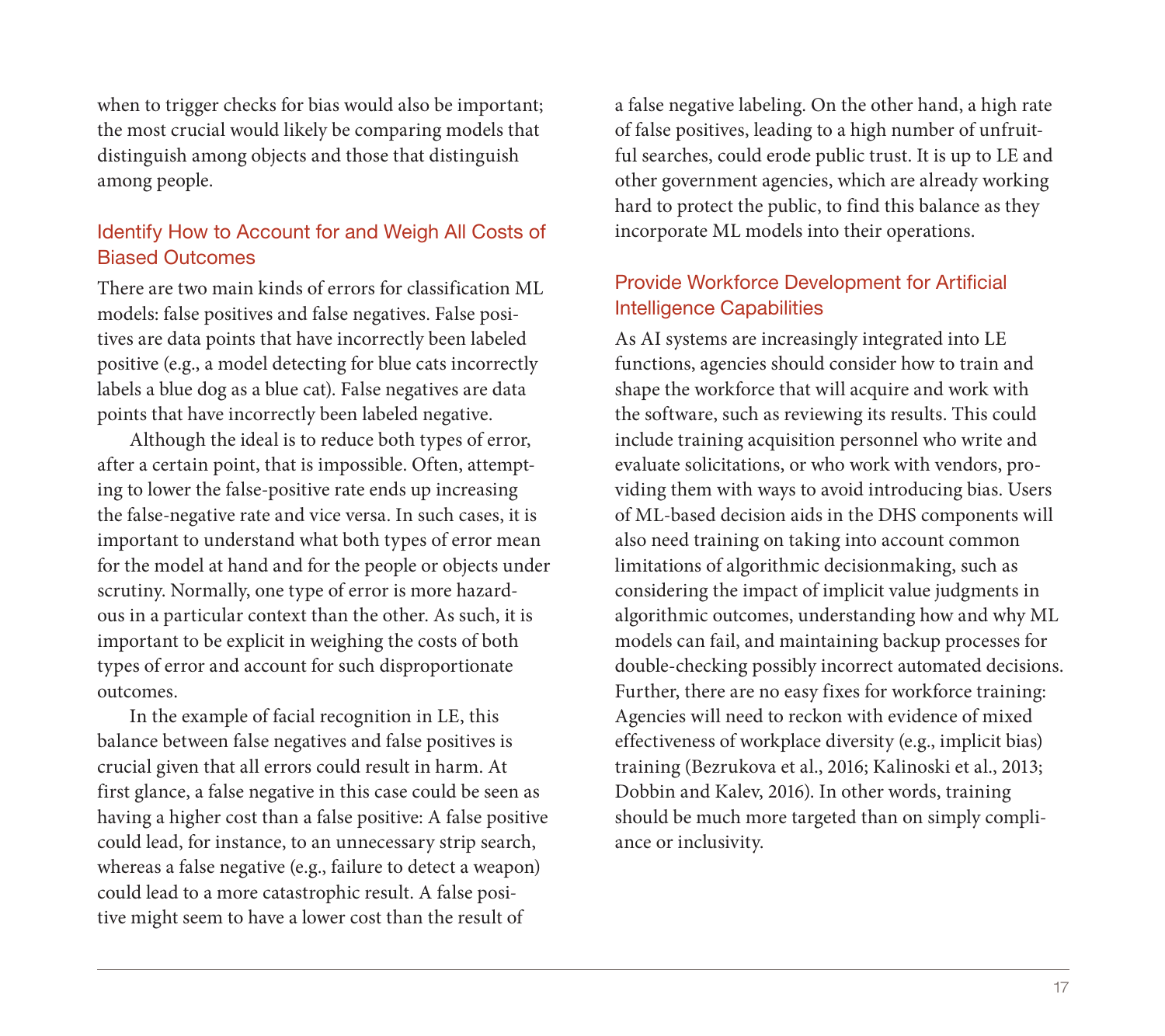## Opportunity Areas Not Specific to the Department of Homeland Security

Several courses of action can apply more broadly than any DHS effort to deploy ML-based decision aids.<sup>5</sup> These courses of action reflect generally effective ML deployment practices:

• **certification labels on ML resources:** ML models should have certification labels with information on ML model characteristics (e.g., model purpose and limitation, accuracy and error rates, disaggregated evaluation statistics).6 Data sets used for training models also need to be clearly characterized for distribution statistics and limitations.

DHS can avoid harmful bias in its machine learning systems by establishing standards for measuring bias, weighing costs of biased outcomes, and providing workforce development for the emerging technologies.

Label requirements should be standardized across DHS components. Every ML model deployed by a DHS component should also have a routine scheduled recertification process. The standards for such certification should be guided by neutral or independent parties.

- **performance tracking and disaggregated evaluation:** Clear, consistent processes are required to continuously measure the performance of deployed ML decision aids. This includes evaluating and tracking the accuracy of the ML model (e.g., false positives and false negatives). The process also includes repeated audits for bias. Bias audits include disaggregated evaluation of ML models (e.g., measure model performance on different, relevant subdemographics; see Mitchell et al., 2019). The need for tracking can place specific demands on operations. For example, one might need to implement experimental design setups to try to estimate traditionally unobserved signals (e.g., false negatives, sensitive attributes of individuals).
- **impact assessments and continuous red-teaming:** ML models should undergo extensive checks at each step to ensure quality control. This could be in the form of *red-teaming* or *security tests*. Where feasible, the use of model implementations can also enable more-robust external verification. The continuous application of red-teaming enables ongoing estimation of operational robustness to new ML security threats. DHS should also require an algorithmic impact assessment (Reisman et al., 2018) when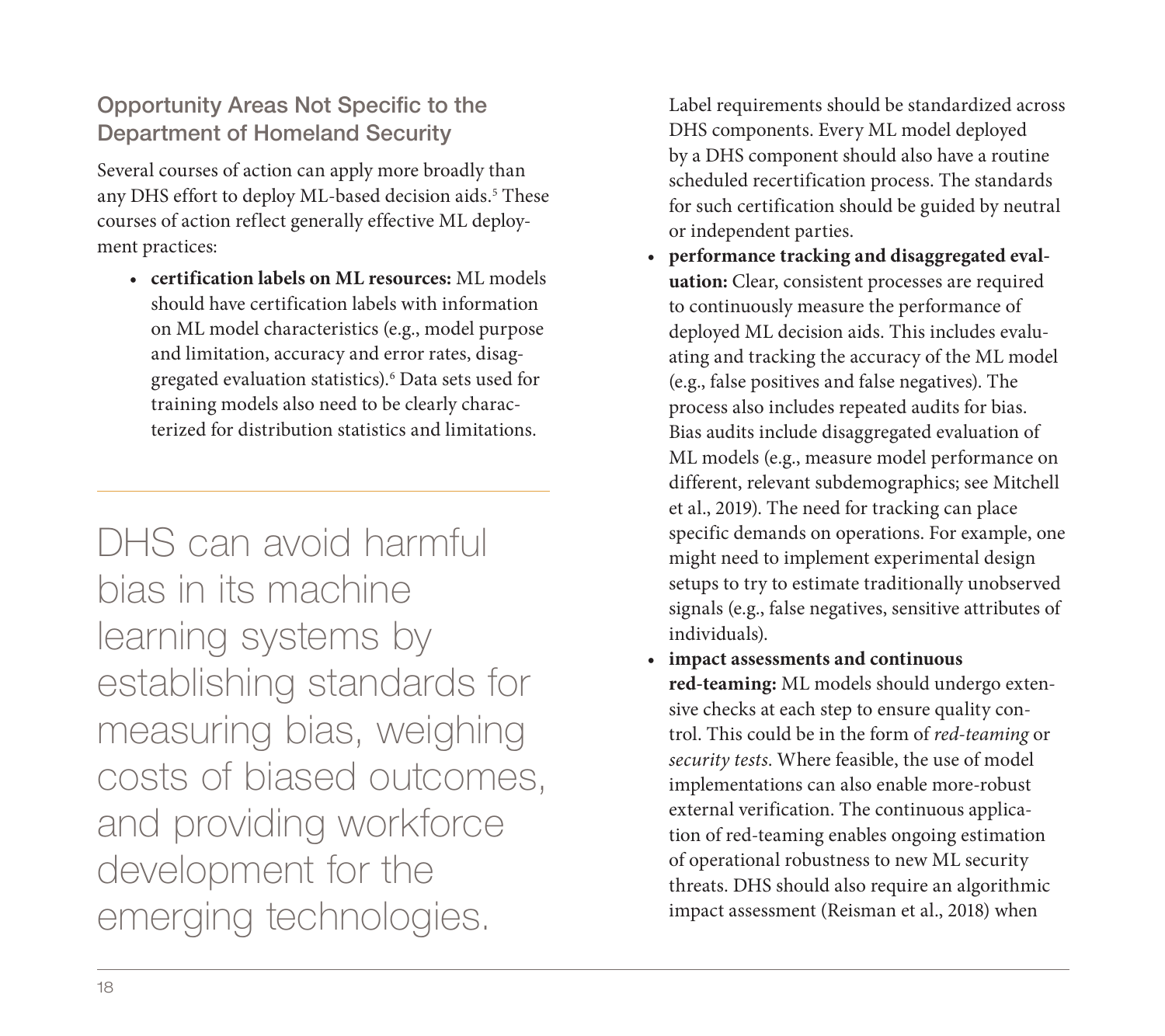planning to apply ML-based decision aids. This would include clear articulation of the decision to be automated, minimal performance specifications, and audit methodology. Algorithmic impact assessments should also be produced for any third-party models before integration or deployment.

## Ways Forward

Significant further work remains to flesh out the framework presented in this Perspective and to highlight bias entry points in a more DHS-specific context to make the framework more productive for DHS acquisition planning. There are also unanswered research questions that could help DHS leaders think productively about the question of bias in operational ML tools. Each of these could form the basis of further research. These questions include the following:

- **a DHS-specific examination of bias in decisionmaking:** Our general definition of *bias* did not account for legal and other obligations, such as antidiscrimination. What would be a practical definition of *ML equity* or *bias* for DHS? How would that definition vary across the different kinds of DHS services and operations? What measure and audit procedures would address these bias definitions?
- **developing best practices on ML decision automation and bias audits:** What kinds of operations within the components are most likely to benefit from automation with ML tools? What kind of automation would be relevant (e.g., fully

automated, human-in-the-loop)? And which of these automatable operations are especially susceptible to bias concerns? What are specific bias mitigation strategies? Alternatively, what kinds of decisions and operations *should not* be automated? And for what reasons?

• **developing best practices on reducing bias in ML tool acquisitions:** What are effective ways to specify contracts for third-party ML tool development to reduce bias? What antibias standards should DHS adopt for verifying, validating, and integrating ML acquisitions? What is the life-cycle management framework for these tools? What should the relevant model recertification processes look like?

# Appendix. Bias Concerns in the Notional Acquisition Framework

The table describes examples of potential ways in which bias can be introduced at various points in the software acquisition life cycle. For each stage (e.g., acquisition planning), we indicate several examples of different types of bias (e.g., bias in underlying social context that is underappreciated) that could arise , and suggested mitigation steps, within that stage.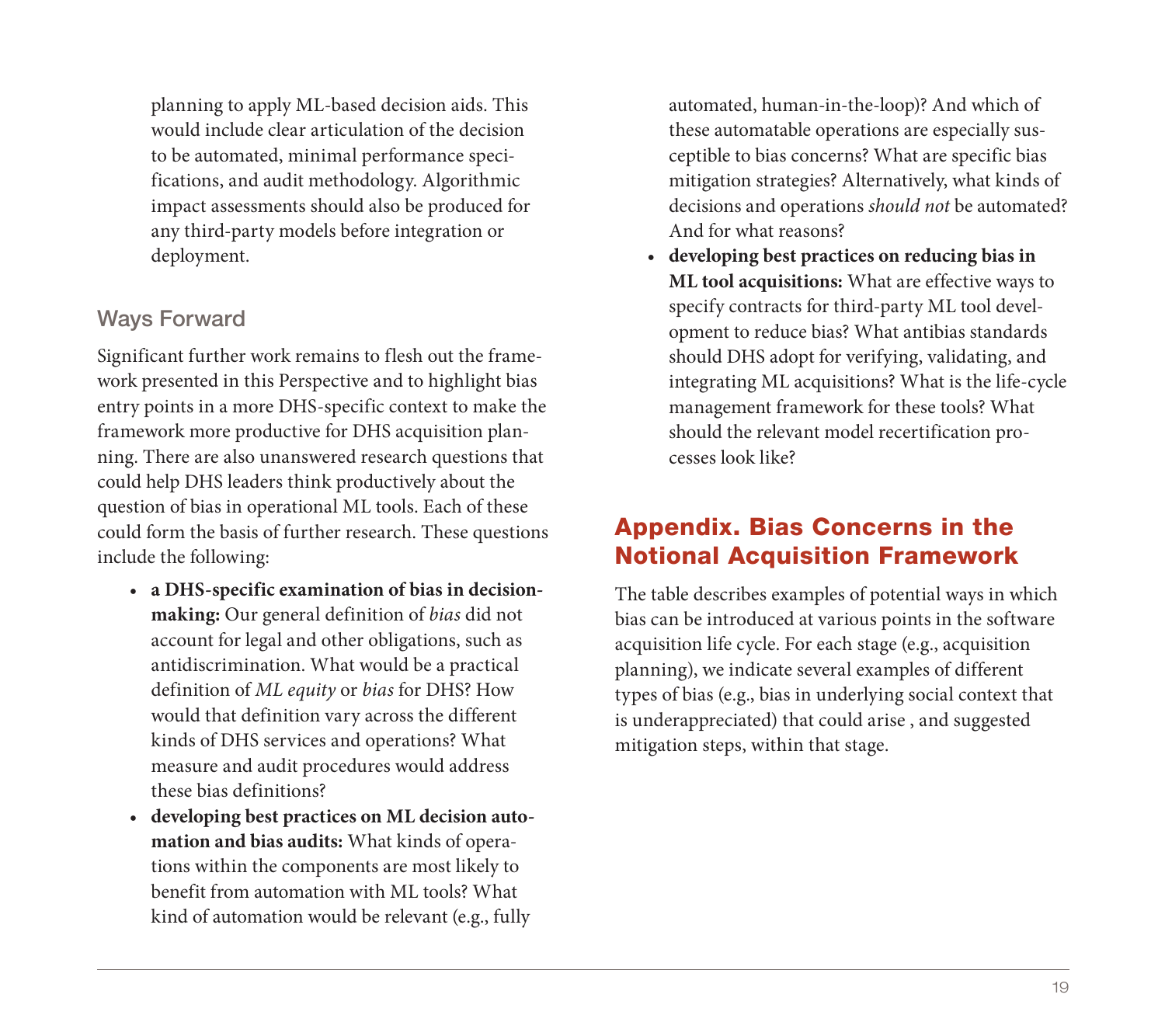# Examples of Bias and Mitigation Steps at Various Points in the Acquisition Process

|                         | <b>Acquisition planning</b>                                                                                                                                                                                                                                                                                                                                                                                                                                                                                                                                                                               | <b>Solicitation and</b><br>selection                                                                                                                                                                              | <b>Development</b>                                                                                                                                                                                                                                                                                                      | <b>Delivery</b>                                                                                                                                                                                                                                                                                                   | Deployment, maintenance,<br>and sustainment                                                                                                                                                                                                                                                 |
|-------------------------|-----------------------------------------------------------------------------------------------------------------------------------------------------------------------------------------------------------------------------------------------------------------------------------------------------------------------------------------------------------------------------------------------------------------------------------------------------------------------------------------------------------------------------------------------------------------------------------------------------------|-------------------------------------------------------------------------------------------------------------------------------------------------------------------------------------------------------------------|-------------------------------------------------------------------------------------------------------------------------------------------------------------------------------------------------------------------------------------------------------------------------------------------------------------------------|-------------------------------------------------------------------------------------------------------------------------------------------------------------------------------------------------------------------------------------------------------------------------------------------------------------------|---------------------------------------------------------------------------------------------------------------------------------------------------------------------------------------------------------------------------------------------------------------------------------------------|
| <b>Bias</b>             | • Bias in the underlying social<br>context could be under-<br>appreciated.<br>• The use case could be<br>mischaracterized or under-<br>characterized.<br>• Value judgments about different<br>outcomes from an AI or ML<br>system could remain implicit.<br>• Acquisition teams might not<br>share or understand the<br>characteristics of the people the<br>AI or ML system would affect.                                                                                                                                                                                                                | • The use case could be<br>mischaracterized or<br>undercharacterized.<br>• Solicitations could<br>overlook bias.<br>• Vendors' plans for<br>avoiding bias might not<br>be factored into the<br>selection process. | • Assumptions behind the<br>model could be biased.<br>• Training or test data set<br>samples could be<br>unbalanced.<br>• The costs of different<br>kinds of errors could be<br>incorrectly estimated.<br>• The training data could<br>be unrepresentative of<br>the affected population<br>or contain historical bias. | • Verification and validation<br>might not include testing<br>for bias.<br>• Models might not be<br>labeled with specific<br>use-case or decision<br>purpose and training<br>data statistics.<br>• The product could lack<br>any or adequate<br>explanation of contexts<br>under which the model<br>can go wrong. | • There could be bias in where<br>the system is deployed.<br>• There could be a distribution<br>shift in the real-world or<br>deployed population sample.<br>• There might be no monitoring<br>of performance or shifts in<br>deployed accuracy.                                            |
| <b>Mitigation steps</b> | • (Acquisition team) Understand<br>the social context in which the<br>technology will be used.<br>• Deliberate and identify the<br>human impact of biased<br>outcomes, and make explicit<br>any subjective judgments of<br>outcomes.<br>• Ensure that the acquisition<br>team is representative of the<br>populations for whom the<br>technology is intended.<br>· Include bias-mitigation<br>requirements and provisions in<br>capability needs, concepts of<br>operations, requirements, and<br>design documents, such as in<br>the Joint Requirements<br>Integration and Management<br>System process. | • In requests for proposals<br>include specific antibias<br>requirements, such as<br>performance and testing<br>requirements in verifying<br>and validating any<br>algorithms.                                    | • Monitor the ML training<br>to ensure that models are<br>trained on the appropriate<br>populations.                                                                                                                                                                                                                    | • Conduct red-teaming,<br>such as testing with a<br>large and diverse test<br>data or historical data.<br>• Collect evidence of bias<br>so that the vendor can<br>make improvements<br>under the original vendor<br>contract.                                                                                     | • Continually monitor for bias<br>to provide early insight into<br>potential issues that can be<br>addressed early on.<br>• Include ongoing auditing<br>procedures in deployment<br>documents to help ensure<br>that DHS programs actually<br>mitigate the misuses and<br>biases described. |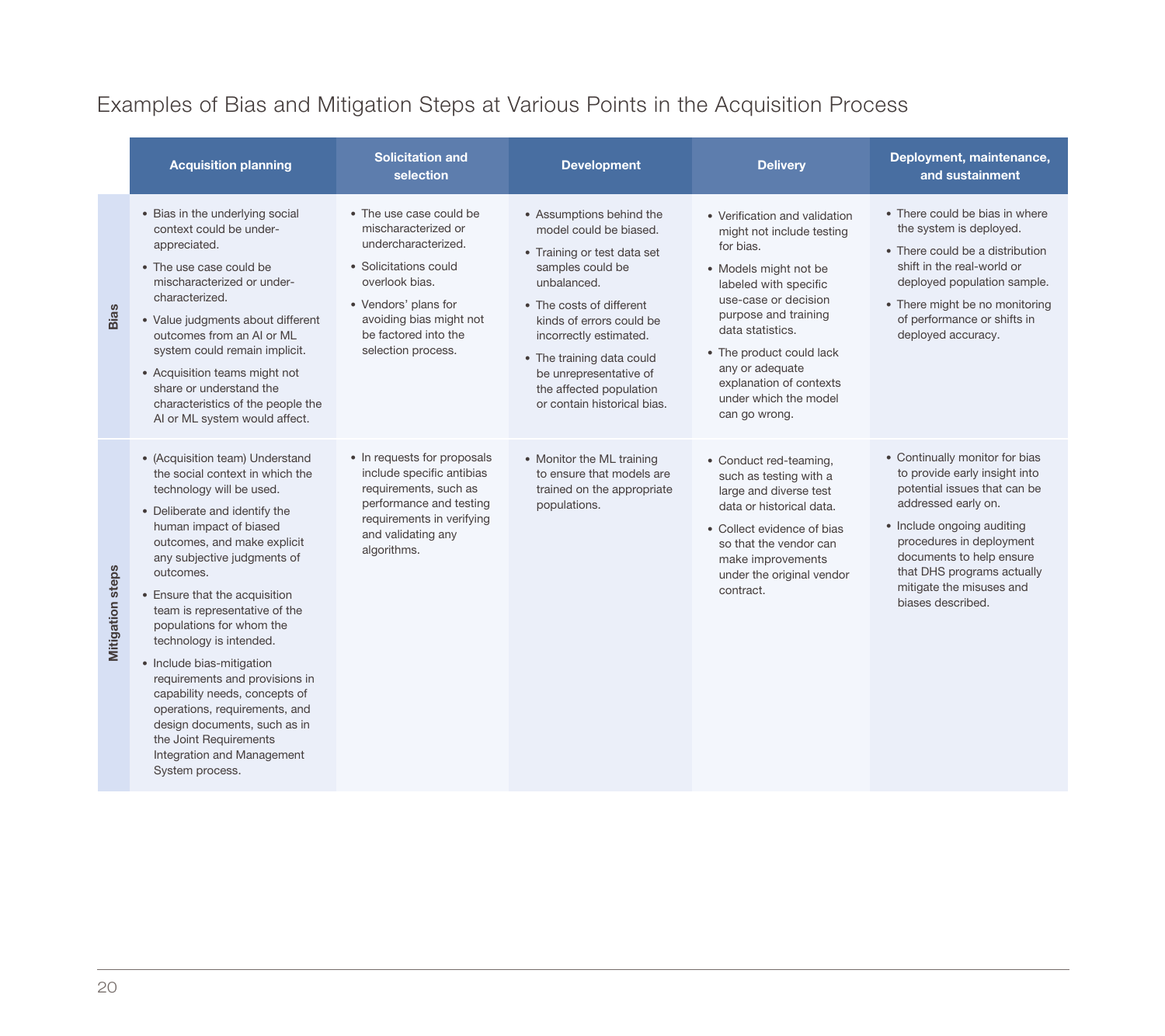#### **Notes**

<sup>1</sup> COMPAS was developed by a company called Northpointe, which later became Equivant.

<sup>2</sup> The same general points hold for unsupervised and reinforcement learning models (the other main types of ML models). But there will be special nuances for each of these other types.

<sup>3</sup> This can happen when there is a correlation between group membership and the outcome or target of prediction. For example, if people from a given population group are more likely to have a certain outcome, a good ML model would need to discriminate on the basis of that demographic attribute. That would fail to maintain some equity metrics, such as demographic parity.

[4 Such dimensions might be, for instance, those derived](https://www.propublica.org/article/machine-bias-risk-assessments-in-criminal-sentencing) from ethical or legal mandates for equity.

<sup>5</sup> These assume an operating model in which DHS and its components use ML models developed by third parties subject to contracted terms, as opposed to one in which ML models are internally developed.

<sup>6</sup>*Disaggregated evaluation* refers to the practice of evaluating the performance of a decisionmaking model using samples from disaggregated subpopulations. This helps users measure or observe any variation in performance that is correlated to demographic or other sensitive attributes, such as whether the model is less accurate for black women than for the background population.

## Bibliography

Angwin, Julia, Jeff Larson, Surya Mattu, and Lauren Kirchner, "Machine Bias," *ProPublica*, May 23, 2016. As of May 1, 2019: https://www.propublica.org/article/

machine-bias-risk-assessments-in-criminal-sentencing

Berk, Richard, Hoda Heidari, Shahin Jabbari, Michael Kearns, and Aaron Roth, "Fairness in Criminal Justice Risk Assessments: The State of the Art," *Sociological Methods and Research*, July 2018.

Bezrukova, Katerina, Chester S. Spell, Jamie L. Perry, and Karen A. Jehn, "A Meta-Analytical Integration of over 40 Years of Research on Diversity Training Evaluation," *Psychological Bulletin*, Vol. 142, No. 11, 2016, pp. 1227–1274.

Brenan, Megan, "Amid Pandemic, Confidence in Key U.S. [Institutions Surges," Gallup, August 12, 2020. As of S](http://go.volarisgroup.com/rs/430-MBX-989/images/ProPublica_Commentary_Final_070616.pdf)eptember 29, 2020:

https://news.gallup.com/poll/317135/ amid-pandemic-confidence-key-institutions-surges.aspx

Chouldechova, Alexandra, "Fair Prediction with Disparate Impact: A Study of Bias in Recidivism Prediction Instruments," *Big Data*, Vol. 5, No. 2, June 1, 2017, pp. 153–163.

Code of Federal Regulations, Title 48, Federal Acquisition Regulations System; Chapter 1, Federal Acquisition Regulation; Subchapter A, General; Part 2, Definitions of Words and Terms; Subpart 2.1, Definitions; Section 2.101, Definitions. As of September 29, 2020:

[https://www.ecfr.gov/cgi-bin/text-idx?SID=0e40a40](https://papers.nips.cc/paper/2018/hash/83cdcec08fbf90370fcf53bdd56604ff-Abstract.html)b55b199ede3cca 0052fc88d30&mc=true&node=se48.1.2\_1101&rgn=div8

DHS—*See* U.S. Department of Homeland Security.

[Dieterich, William, Christina Mendoza, and Tim Brennan,](https://openscholarship.wustl.edu/law_lawreview/vol94/iss5/5/)  *COMPAS Risk Scales: Demonstrating Accuracy Equity and Predictive Parity*, Northpointe Research Department, July 8, 2016. As of May 8, 2019:

http://go.volarisgroup.com/rs/430-MBX-989/images/ ProPublica\_Commentary\_Final\_070616.pdf

Dobbin, Frank, and Alexandra Kalev, "Why Diversity Programs Fail," *Harvard Business Review*, Vol. 94, No. 7–8, July–August 2016, pp. 52–60.

Donini, Michele, Luca Oneto, Shai Ben-David, John S. Shawe-Taylor, and Massimiliano Pontil, "Empirical Risk Minimization Under Fairness Constraints," in S. Bengio, H. Wallach, H. Larochelle, K. Grauman, N. Cesa-Bianchi, and R. Garnett, eds., *Advances in Neural Information Processing Systems*, No. 31, 2018, pp. 2791–2801. As of December 7, 2020:

https://papers.nips.cc/paper/2018/hash /83cdcec08fbf90370fcf53bdd56604ff-Abstract.html

Ferguson, Andrew G., "Policing Predictive Policing," *Washington University Law Review*, Vol. 94, No. 5, 2017, pp. 1109–1189. As of December 7, 2020: https://openscholarship.wustl.edu/law\_lawreview/vol94/iss5/5/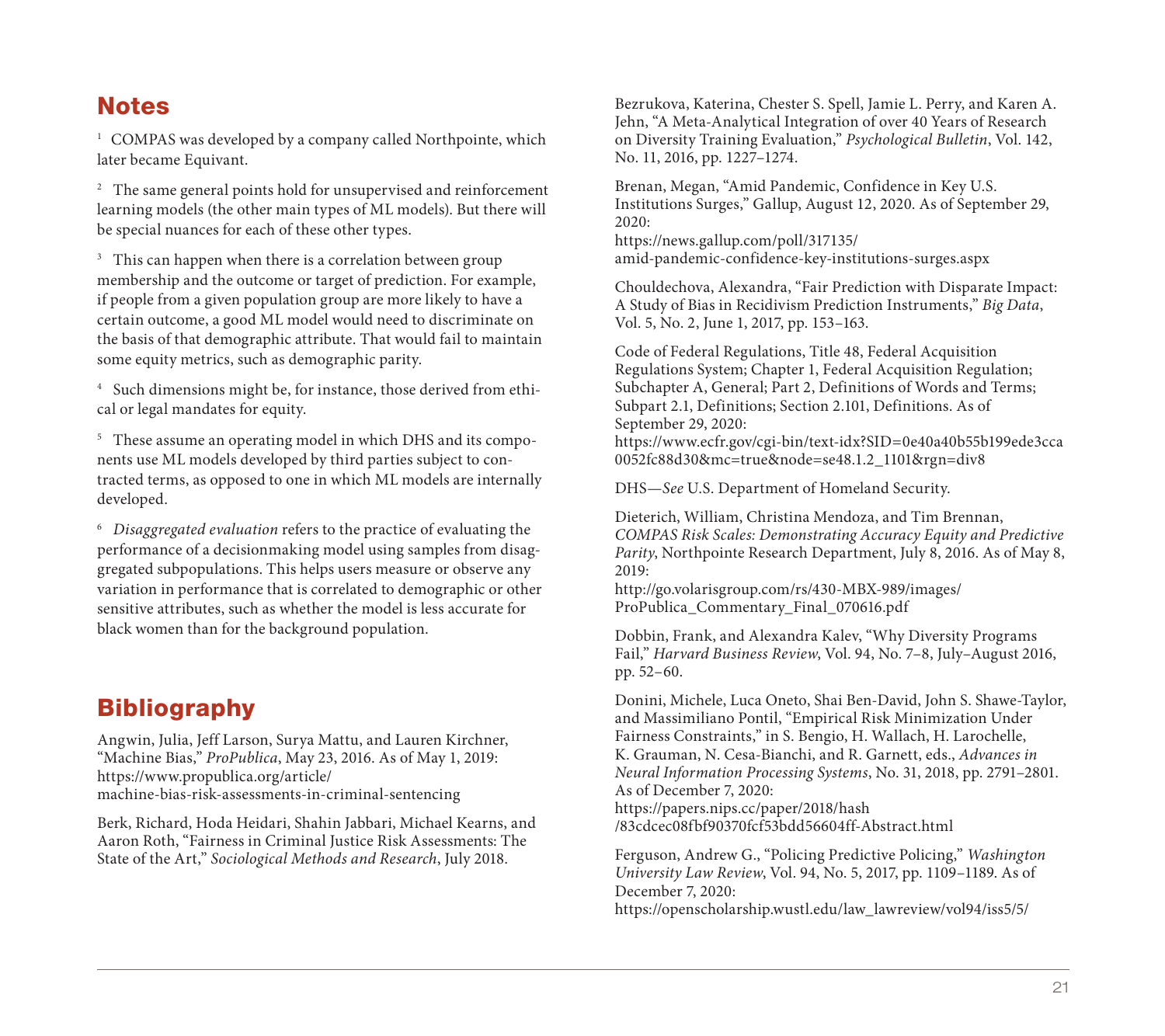Gaucher, Danielle, Justin Friesen, and Aaron C. Kay, "Evidence That Gendered Wording in Job Advertisements Exists and Sustains Gender Inequality," *Journal of Personality and Social Psychology*, Vol. 101, No. 1, January 2011, pp. 109–128.

Groves, Kevin S., and Ann E. Feyerherm, "Leader Cultural Intelligence in Context: Testing the Moderating Effects of Team [Cultural Diversity on Leader and Team Perform](https://www.nytimes.com/2020/06/15/us/gay-transgender-workers-supreme-court.html)ance," *Group and Organization Management*, Vol. 36, No. 5, 2011, pp. 535–566.

Gupta, Yash P., "Life Cycle Cost Models and Associated Uncertainties," in J. K. Skwirzynski, ed., *Electronic Systems Effectiveness and Life Cycle Costing*, Berlin: Springer, North Atlantic Treaty Organization Advanced Science Institutes Series F, Computer and Systems Sciences, Vol. 3, 1983, pp. 535–549.

Hollywood, John S., Andrew Lauland, Dulani Woods, Kenneth N. McKay, and Yingzi Zhang, *Better Policing Toolkit*, Santa Monica, Calif.: RAND Corporation, TL-261-RC, 2018. As of September 29, 2020:

https://www.rand.org/pubs/tools/TL261.html

Kalinoski, Zachary T., Debra Steele‐Johnson, Elizabeth J. Peyton, Keith A. Leas, Julie Steinke, and Nathan A. Bowling, "A Meta‐ Analytic Evaluation of Diversity Training Outcomes," *Journal of Organizational Behavior*, Vol. 34, No. 8, 2013, pp. 1076–1104.

Liptak, Adam, "Civil Rights Law Protects Gay and Transgender Workers, Supreme Court Rules," *New York Times*, June 15, 2020. As of June 16, 2020:

https://www.nytimes.com/2020/06/15/us/ gay-transgender-workers-supreme-court.html

Mazerolle, Lorraine, Sarah Bennett, Jacqueline Davis, Elise Sargeant, and Matthew Manning, "Procedural Justice and Police Legitimacy: A Systematic Review of the Research Evidence," *Journal of Experimental Criminology*, Vol. 9, No. 3, 2013, pp. 245–274.

Mitchell, Margaret, Simone Wu, Andrew Zaldivar, Parker Barnes, Lucy Vasserman, Ben Hutchinson, Elena Spitzer, Inioluwa Deborah Raji, and Timnit Gebru, "Model Cards for Model Reporting," in *FAT\* '19: Proceedings of the Conference on Fairness, Accountability, and Transparency*, New York: Association for Computing Machinery, 2019, pp. 220–229.

National Research Council, *The Growth of Incarceration in the United States: Exploring Causes and Consequences*, Washington, D.C.: National Academies Press, 2014.

Obermeyer, Ziad, Brian Powers, Christine Vogeli, and Sendhil [Mullainathan, "Dissecting Racial Bias in an Algorithm Used to](https://www.usatoday.com/story/travel/airline-news/2019/08/16/biometric-airport-screening-facial-recognition-everything-you-need-know/1998749001/)  Manage the Health of Populations," *Science*, Vol. 366, No. 6464, October 25, 2019, pp. 447–453.

Office of the Under Secretary for Acquisition and Sustainment, U.S. Department of Defense, "Operation of the Adaptive Acquisition Framework," Department of Defense Instruction 5000.02, January 23, 2020. As of September 29, 2020: [https://www.esd.whs.mil/Portals/54/Documents/DD/issuan](https://www.rand.org/pubs/research_reports/RR2708.html)ces/ dodi/500002p.pdf?ver=2020-01-23-144114-093

Office of the Under Secretary for Management, U.S. Department of Homeland Security, "Acquisition Management Directive," Directive 102-01, rev. 03.1, July 28, 2015, incorporating change 1, February 25, 2019. As of October 27, 2020: https://www.dhs.gov/sites/default/files/publications/mgmt/

planning-and-budgeting/ mgmt-dir\_102-01-acquisition-management-directive\_revision-03-1

.pdf

[Oliver, David, "Facial Recognition Scanners Are Already at Some U](https://www.usatoday.com/story/news/nation/2020/06/07/black-lives-matters-police-departments-have-long-history-racism/3128167001/)S Airports: Here's What to Know," *USA Today*, August 16, 2019. As of September 29, 2020:

https://www.usatoday.com/story/travel/airline-news/2019/08/16/ biometric-airport-screening-facial-recognition-everything-you-need -know/1998749001/

Osoba, Osonde A., Benjamin Boudreaux, Jessica Saunders, J. Luke Irwin, Pam A. Mueller, and Samantha Cherney, *Algorithmic Equity: A Framework for Social Applications*, Santa Monica, Calif.: RAND Corporation, RR-2708-RC, 2019. As of September 29, 2020: https://www.rand.org/pubs/research\_reports/RR2708.html

Osoba, Osonde A., Benjamin Boudreaux, and Douglas Yeung, "Steps Towards Value-Aligned Systems," in *AIES '20: Proceedings of the AAAI/ACM Conference on AI, Ethics, and Society*, New York: Association for Computing Machinery, 2020, pp. 332–336.

Philimon, Wenei, "Not Just George Floyd: Police Departments Have 400-Year History of Racism," *USA Today*, June 7, 2020. As of November 6, 2020:

https://www.usatoday.com/story/news/nation/2020/06/07/ black-lives-matters-police-departments-have-long-history-racism/ 3128167001/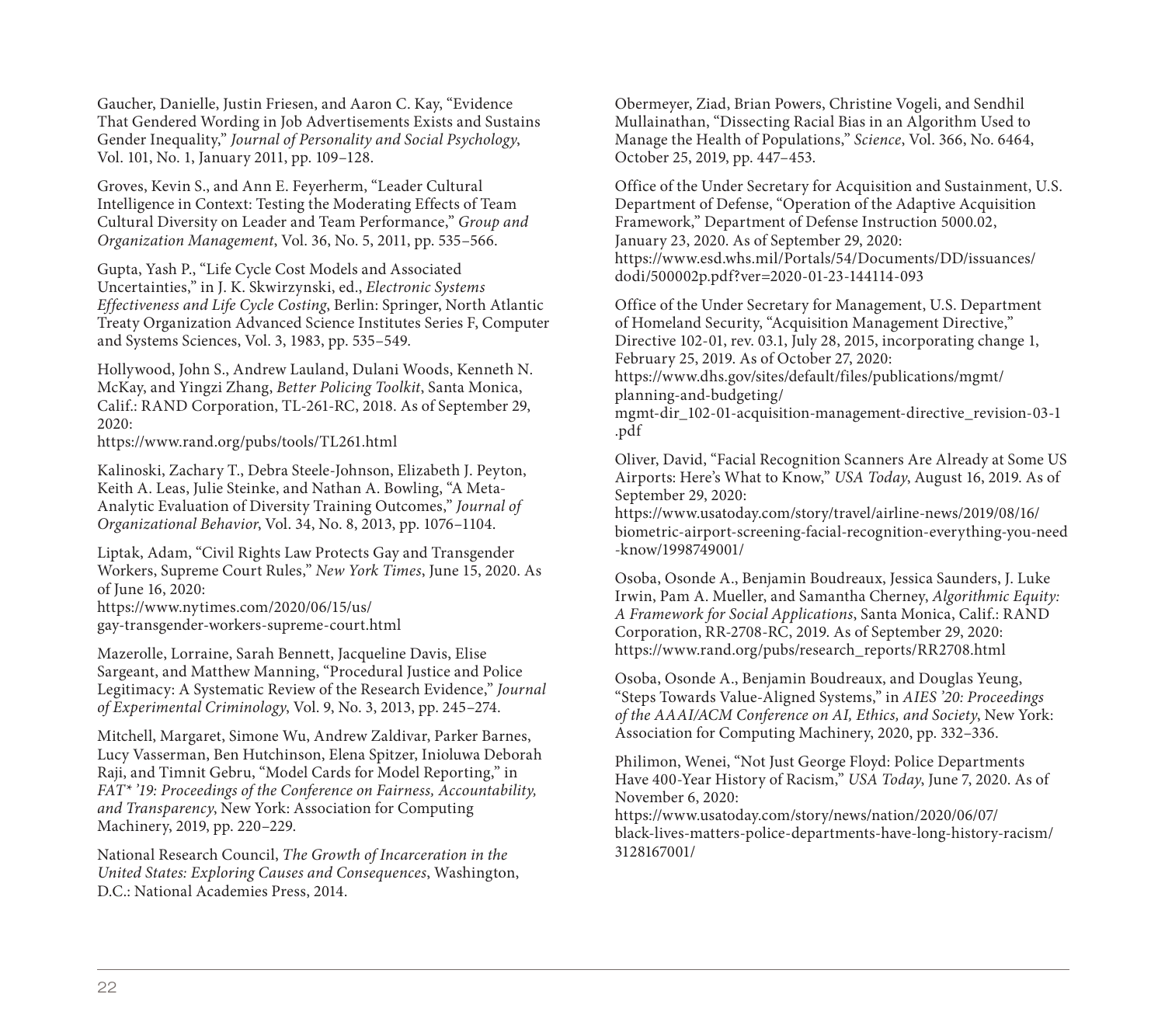Public Law 88-352, Civil Rights Act of 1964, July 2, 1964. As of September 29, 2020: https://www.govinfo.gov/content/pkg/STATUTE-78/pdf/

STATUTE-78-Pg241.pdf

Raji, Inioluwa Deborah, Andrew Smart, Rebecca N. White, Margaret Mitchell, Timnit Gebru, Ben Hutchinson, Jamila Smith-Loud, Daniel Theron, and Parker Barnes, "Closing the AI Accountability Gap: Defining an End-to-End Framework for Internal Algorithmic Auditing," in *[Proceedings of the 2020 Conference on Fairnes](https://www.govinfo.gov/app/details/USCODE-2010-title5/USCODE-2010-title5-partI-chap5-subchapII-sec552a)s, Accountability, and Transparency*, January 2020, pp. 33–44.

Reisman, Dillon, Jason Schultz, Kate Crawford, and Meredith Whittaker, "Algorithmic Impact Assessments: A Practical Framework for Public Agency Accountability," *AI Now Institute*, [2018, pp. 1–22. As of September 29, 2020:](https://www.dhs.gov/science-and-technology/news/2018/10/16/snapshot-public-safety-agencies-pilot-artificial-intelligence)  https://ainowinstitute.org/aiareport2018.pdf

Soares, Nate, and Benja Fallenstein, "Aligning Superintelligence with Human Interests: A Technical Research Agenda," Berkeley, [Calif.: Machine Intelligence Research Institute, T](https://www.archives.gov/eeo/terminology.html)echnical Report 8, 2015.

Todd, Andrew R., Galen V. Bodenhausen, Jennifer A. Richeson, and Adam D. Galinsky, "Perspective Taking Combats Automatic Expressions of Racial Bias," *Journal of Personality and Social Psychology*, Vol. 100, No. 6, 2011, pp. 1027–1042.

U.S. Code, Title 5, Government Organization and Employees; Part I, The Agencies Generally; Chapter 5, Administrative Procedure; Subchapter II, Administrative Procedure; Section 552a, Records Maintained on Individuals. As of December 7, 2020: https://www.govinfo.gov/app/details/USCODE-2010-title5 /USCODE-2010-title5-partI-chap5-subchapII-sec552a

U.S. Department of Homeland Security, "Snapshot: Public Safety Agencies Pilot Artificial Intelligence to Aid in First Response," press release, October 16, 2018. As of September 29, 2020: https://www.dhs.gov/science-and-technology/news/2018/10/16/ snapshot-public-safety-agencies-pilot-artificial-intelligence

U.S. National Archives and Records Administration, "EEO Terminology," last reviewed August 15, 2016. As of November 6, 2020:

https://www.archives.gov/eeo/terminology.html

Williams, Timothy, "Study Supports Suspicion That Police Are More Likely to Use Force on Blacks," *New York Times*, July 7, 2016.

#### Acknowledgments

We are grateful to Emma Westerman and Terrence Kelly from the Homeland Security Operational Analysis Center for their guidance and support of this research. We also thank the subject-matter experts from the RAND Corporation and the U.S. Department of Homeland Security who provided helpful insight. Finally, we thank our reviewers, Victoria Greenfield, John Hollywood, William Shelton, and William Welser IV, for helping to improve this Perspective.

#### About the Authors

Douglas Yeung is a social psychologist at the RAND Corporation and a member of the Pardee RAND Graduate School faculty. In his research, he has explored the use of emerging technologies (e.g., social media, mobile devices) for policymaking. He has a PhD in psychology.

Inez Khan is a research assistant at the RAND Corporation. She is interested in interdisciplinary research on applying machine learning (ML) methods to the public policy space. She has a BS in statistics and ML with minors in physics and international relations.

Nidhi Kalra is a senior information scientist at the RAND Corporation. Her research focuses on autonomous vehicle policy, climate change adaptation, and tools and methods that help people and organizations make better decisions amid deep uncertainty. She has a PhD in robotics.

Osonde A. Osoba is a senior information scientist at the RAND Corporation and a professor at the Pardee RAND Graduate School. His recent applied work includes ML modeling for strategic decision support, reinforcement learning applied to policy-relevant agent-based models, and causal modeling of social and behavioral phenomena; his recent work on the implications of artificial intelligence and ML has focused on issues of data privacy and fairness in artificial intelligence and algorithmic decision systems generally. He has a PhD in electrical engineering.